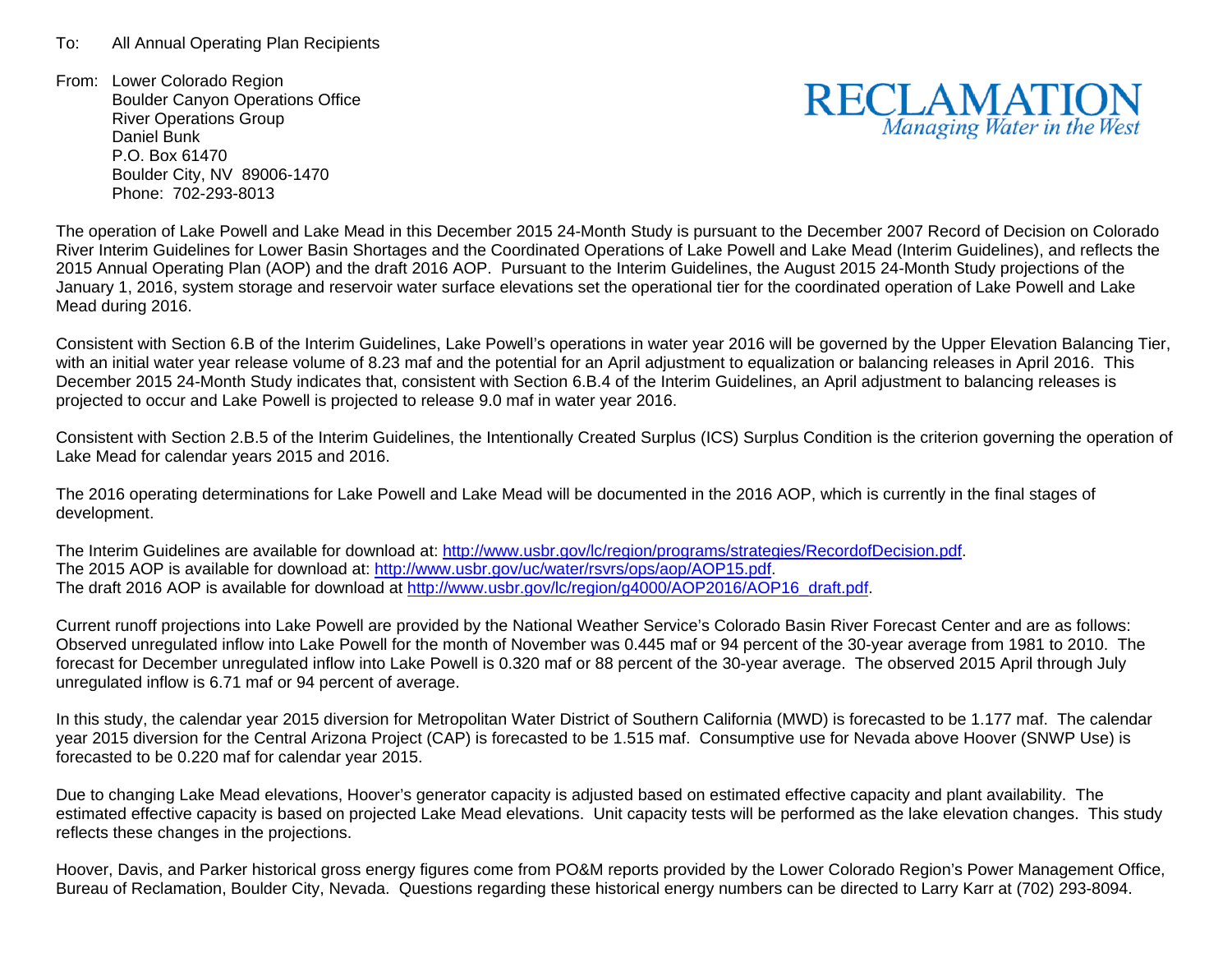

**December 2015 24-Month Study** 

Most Probable Inflow\* **Fontenelle Reservoir** 



|              |                 | Regulated | <b>Evap</b>               | Power        | <b>Bypass</b>                          | <b>Total</b> | <b>Reservoir Elev</b> | Live           |
|--------------|-----------------|-----------|---------------------------|--------------|----------------------------------------|--------------|-----------------------|----------------|
|              |                 | Inflow    | <b>Losses</b>             | Release      | Release                                | Release      | <b>End of Month</b>   | <b>Storage</b> |
|              | Date            |           | (1000 Ac-Ft) (1000 Ac-Ft) |              | (1000 Ac-Ft) (1000 Ac-Ft) (1000 Ac-Ft) |              | (Ft)                  | (1000 Ac-Ft)   |
|              | Dec 2014        | 51        | $\mathbf{1}$              | $77\,$       | $\mathbf 0$                            | 77           | 6495.49               | 265            |
| H.           | Jan 2015        | 46        | $\mathbf{1}$              | $77\,$       | $\boldsymbol{0}$                       | 77           | 6490.98               | 234            |
|              | Feb 2015        | 46        | $\overline{1}$            | 69           |                                        | 69           | 6487.37               | 210            |
| S            | Mar 2015        | 70        | $\overline{1}$            | ${\bf 78}$   | $\pmb{0}$                              | 78           | 6486.00               | 201            |
| T            | Apr 2015        | 87        | $\mathbf{1}$              | 102          | $\mathbf 0$                            | 103          | 6483.35               | 185            |
| O            | May 2015        | 223       | $\overline{2}$            | 104          | $\overline{4}$                         | 108          | 6499.95               | 298            |
| $\mathsf{R}$ | Jun 2015        | 332       | $\ensuremath{\mathsf{3}}$ | 101          | 229                                    | 330          | 6499.84               | 297            |
|              | <b>Jul 2015</b> | 126       | $\ensuremath{\mathsf{3}}$ | 91           | 17                                     | 108          | 6501.77               | 312            |
| C            | Aug 2015        | 53        | $\sqrt{2}$                | 83           | $\mathbf{1}$                           | 84           | 6497.37               | 279            |
|              | A Sep 2015      | 37        | $\overline{2}$            | $\mathbf{0}$ | 61                                     | 61           | 6493.88               | 254            |
|              | WY 2015         | 1210      | 16                        | 930          | 324                                    | 1254         |                       |                |
|              |                 |           |                           |              |                                        |              |                       |                |
|              | Oct 2015        | 46        | $\mathbf{1}$              | $46\,$       | 15                                     | 61           | 6491.60               | 238            |
|              | Nov 2015        | 40        | $\mathbf{1}$              | 56           | $\mathbf{1}$                           | 57           | 6489.03               | 221            |
|              | Dec 2015        | 30        | $\mathbf{1}$              | 58           | 0                                      | 58           | 6484.54               | 193            |
|              | Jan 2016        | 27        | $\mathbf{1}$              | 58           | 0                                      | 58           | 6478.92               | 161            |
|              | Feb 2016        | 26        | $\pmb{0}$                 | 55           | 0                                      | 55           | 6472.92               | 132            |
|              | Mar 2016        | 45        | $\pmb{0}$                 | 58           | 0                                      | 58           | 6469.76               | 118            |
|              | Apr 2016        | 65        | $\mathbf{1}$              | 60           | 0                                      | 60           | 6470.90               | 123            |
|              | May 2016        | 120       | $\mathbf{1}$              | $74\,$       | 0                                      | 74           | 6480.22               | 168            |
|              | Jun 2016        | 220       | $\sqrt{2}$                | 81           | $\mathbf 0$                            | 81           | 6500.78               | 305            |
|              | Jul 2016        | 135       | $\ensuremath{\mathsf{3}}$ | 92           | 0                                      | 92           | 6505.90               | 345            |
|              | Aug 2016        | 56        | $\overline{\mathbf{c}}$   | $77\,$       | $\pmb{0}$                              | $77$         | 6502.98               | 322            |
|              | Sep 2016        | 36        | $\overline{2}$            | 68           | 0                                      | 68           | 6498.50               | 288            |
|              | WY 2016         | 847       | 15                        | 783          | 16                                     | 799          |                       |                |
|              |                 |           |                           |              |                                        |              |                       |                |
|              | Oct 2016        | 42        | $\mathbf{1}$              | 68           | 0                                      | 68           | 6494.74               | 261            |
|              | Nov 2016        | 39        | $\mathbf{1}$              | 65           | 0                                      | 65           | 6490.83               | 233            |
|              | Dec 2016        | 32        | $\mathbf{1}$              | 68           | 0                                      | 68           | 6485.21               | 197            |
|              | Jan 2017        | 30        | $\mathbf{1}$              | 68           | 0                                      | 68           | 6478.57               | 159            |
|              | Feb 2017        | 28        | $\mathbf 0$               | 61           | 0                                      | 61           | 6471.45               | 125            |
|              | Mar 2017        | 53        | $\boldsymbol{0}$          | 68           | 0                                      | 68           | 6467.77               | 110            |
|              | Apr 2017        | 85        | $\mathbf{1}$              | 74           | 0                                      | 74           | 6470.30               | 120            |
|              | May 2017        | 164       | $\mathbf{1}$              | 99           | 6                                      | 105          | 6482.05               | 178            |
|              | Jun 2017        | 299       | $\boldsymbol{2}$          | 103          | 67                                     | 170          | 6500.90               | 306            |
|              | Jul 2017        | 178       | $\ensuremath{\mathsf{3}}$ | 101          | 41                                     | 141          | 6505.18               | 339            |
|              | Aug 2017        | 77        | $\overline{2}$            | 100          | 4                                      | 105          | 6501.30               | 309            |
|              | Sep 2017        | 46        | $\overline{2}$            | 101          | 0                                      | 101          | 6493.49               | 252            |
|              | WY 2017         | 1072      | 15                        | 975          | 118                                    | 1093         |                       |                |
|              |                 |           |                           |              |                                        |              |                       |                |
|              | Oct 2017        | 49        | $\mathbf{1}$              | 105          | $\pmb{0}$                              | 105          | 6484.83               | 195            |
|              | Nov 2017        | 42        | 1                         | 97           | 11                                     | 108          | 6472.15               | 128            |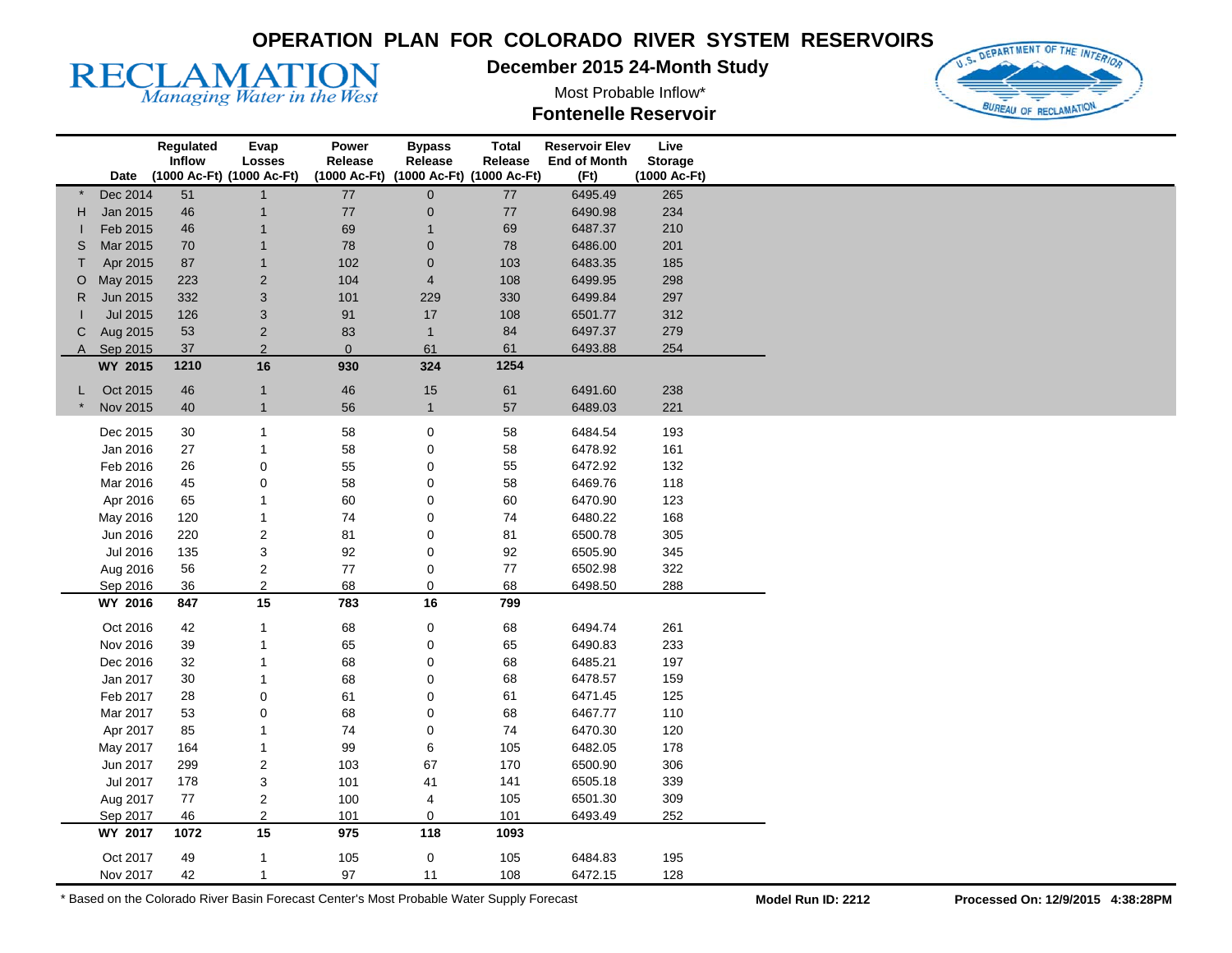**December 2015 24-Month Study** 

Most Probable Inflow\* **Flaming Gorge Reservoir** 



|         |                 | Unreg<br>Inflow   | Reg<br><b>Inflow</b> | Evap<br><b>Losses</b>     | Power<br>Release | <b>Bypass</b><br>Release | <b>Total</b><br>Release                | <b>Bank</b><br><b>Storage</b> | <b>Reservoir Elev</b><br><b>End of Month</b> | Live<br><b>Storage</b> | Jensen<br><b>Flow</b>     |  |
|---------|-----------------|-------------------|----------------------|---------------------------|------------------|--------------------------|----------------------------------------|-------------------------------|----------------------------------------------|------------------------|---------------------------|--|
|         |                 | Date (1000 Ac-Ft) |                      | (1000 Ac-Ft) (1000 Ac-Ft) | (1000 Ac-Ft)     |                          | (1000 Ac-Ft) (1000 Ac-Ft) (1000 Ac-Ft) |                               | (Ft)                                         |                        | (1000 Ac-Ft) (1000 Ac-Ft) |  |
|         | Dec 2014        | 53                | 79                   | $\sqrt{2}$                | 113              | $\mathbf 0$              | 113                                    | 131                           | 6027.71                                      | 3262                   | 164                       |  |
| н       | Jan 2015        | 67                | 98                   | $\overline{\mathbf{c}}$   | 124              | $\pmb{0}$                | 124                                    | 130                           | 6026.99                                      | 3234                   | 171                       |  |
|         | Feb 2015        | 63                | 86                   | $\mathbf 2$               | 113              | $\pmb{0}$                | 113                                    | 129                           | 6026.25                                      | 3207                   | 168                       |  |
| S       | Mar 2015        | 77                | 85                   | 3                         | 124              | $\mathbf 0$              | 124                                    | 127                           | 6025.15                                      | 3166                   | 219                       |  |
| т       | Apr 2015        | 112               | 127                  | 5                         | 73               | $\pmb{0}$                | 73                                     | 129                           | 6026.41                                      | 3213                   | 252                       |  |
| $\circ$ | May 2015        | 333               | 218                  | 8                         | 169              | 57                       | 226                                    | 129                           | 6026.01                                      | 3198                   | 652                       |  |
| R       | Jun 2015        | 434               | 432                  | 11                        | 100              | $\mathbf 0$              | 100                                    | 141                           | 6034.01                                      | 3506                   | 485                       |  |
|         | <b>Jul 2015</b> | 157               | 140                  | 14                        | 104              | $\mathbf 0$              | 104                                    | 142                           | 6034.55                                      | 3528                   | 195                       |  |
| С       | Aug 2015        | 56                | 87                   | 13                        | 104              | $\pmb{0}$                | 104                                    | 141                           | 6033.81                                      | 3498                   | 130                       |  |
| A       | Sep 2015        | 39                | 62                   | 11                        | 100              | $\mathbf{1}$             | 101                                    | 139                           | 6032.59                                      | 3450                   | 127                       |  |
|         | WY 2015         | 1562              | 1606                 | 82                        | 1293             | 58                       | 1352                                   |                               |                                              |                        | 2856                      |  |
|         |                 |                   |                      |                           |                  |                          |                                        |                               |                                              |                        |                           |  |
|         | Oct 2015        | 48                | 63                   | $\overline{7}$            | 131              | $\mathbf 0$              | 131                                    | 136                           | 6030.73                                      | 3377                   | 162                       |  |
|         | Nov 2015        | 38                | 55                   | $\overline{4}$            | 131              | $\mathbf{0}$             | 131                                    | 133                           | 6028.73                                      | 3300                   | 176                       |  |
|         | Dec 2015        | 30                | 58                   | 2                         | 135              | $\pmb{0}$                | 135                                    | 130                           | 6026.73                                      | 3225                   | 154                       |  |
|         | Jan 2016        | 34                | 65                   | $\overline{\mathbf{c}}$   | 135              | $\mathbf 0$              | 135                                    | 127                           | 6024.88                                      | 3156                   | 152                       |  |
|         | Feb 2016        | 38                | 67                   | $\overline{\mathbf{c}}$   | 127              | $\mathbf 0$              | 127                                    | 125                           | 6023.26                                      | 3096                   | 144                       |  |
|         | Mar 2016        | 85                | 98                   | 3                         | 52               | $\pmb{0}$                | 52                                     | 126                           | 6024.40                                      | 3138                   | 107                       |  |
|         | Apr 2016        | 110               | 105                  | 5                         | 48               | $\mathbf 0$              | 48                                     | 128                           | 6025.76                                      | 3188                   | 203                       |  |
|         | May 2016        | 165               | 119                  | 8                         | 110              | $\mathbf 0$              | 110                                    | 128                           | 6025.78                                      | 3189                   | 500                       |  |
|         | Jun 2016        | 260               | 121                  | 10                        | 140              | $\mathbf 0$              | 140                                    | 127                           | 6025.02                                      | 3161                   | 510                       |  |
|         | Jul 2016        | 155               | 112                  | 13                        | 77               | $\mathbf 0$              | 77                                     | 128                           | 6025.60                                      | 3182                   | 133                       |  |
|         | Aug 2016        | 65                | 86                   | 12                        | 77               | $\mathbf 0$              | 77                                     | 128                           | 6025.51                                      | 3179                   | 92                        |  |
|         | Sep 2016        | 43                | 75                   | 11                        | 74               | $\mathbf 0$              | 74                                     | 128                           | 6025.25                                      | 3170                   | 85                        |  |
|         | WY 2016         | 1072              | 1024                 | 78                        | 1237             | 0                        | 1237                                   |                               |                                              |                        | 2418                      |  |
|         |                 |                   |                      |                           |                  |                          |                                        |                               |                                              |                        |                           |  |
|         | Oct 2016        | 50                | 76                   | $\overline{7}$            | ${\bf 77}$       | $\pmb{0}$                | $77\,$                                 | 127                           | 6025.06                                      | 3162                   | 100                       |  |
|         | Nov 2016        | 47                | 74                   | 3                         | 74               | $\mathbf 0$              | 74                                     | 127                           | 6024.95                                      | 3158                   | 102                       |  |
|         | Dec 2016        | 35                | 71                   | $\mathbf 2$               | 77               | $\mathbf 0$              | 77                                     | 127                           | 6024.74                                      | 3151                   | 102                       |  |
|         | Jan 2017        | 40                | 78                   | $\mathbf 2$               | 77               | $\mathbf 0$              | 77                                     | 127                           | 6024.72                                      | 3150                   | 102                       |  |
|         | Feb 2017        | 45                | 78                   | $\boldsymbol{2}$          | 69               | $\mathbf 0$              | 69                                     | 127                           | 6024.89                                      | 3156                   | 94                        |  |
|         | Mar 2017        | 102               | 117                  | 3                         | 77               | $\mathbf 0$              | 77                                     | 128                           | 6025.86                                      | 3192                   | 105                       |  |
|         | Apr 2017        | 134               | 122                  | 5                         | 74               | $\mathbf 0$              | 74                                     | 130                           | 6026.97                                      | 3234                   | 151                       |  |
|         | May 2017        | 245               | 186                  | 8                         | 137              | $\mathbf 0$              | 137                                    | 132                           | 6028.01                                      | 3273                   | 353                       |  |
|         | Jun 2017        | 390               | 260                  | 10                        | 192              | $\mathbf 0$              | 192                                    | 134                           | 6029.46                                      | 3328                   | 724                       |  |
|         | Jul 2017        | 210               | 174                  | 14                        | 111              | $\mathbf 0$              | 111                                    | 136                           | 6030.70                                      | 3376                   | 531                       |  |
|         | Aug 2017        | 89                | 117                  | 13                        | 111              | 0                        | 111                                    | 136                           | 6030.53                                      | 3369                   | 211                       |  |
|         | Sep 2017        | 55                | 110                  | 11                        | 107              | $\mathbf 0$              | 107                                    | 135                           | 6030.33                                      | 3362                   | 132                       |  |
|         | WY 2017         | 1442              | 1463                 | 80                        | 1184             | 0                        | 1184                                   |                               |                                              |                        | 2707                      |  |
|         | Oct 2017        | 59                | 115                  | $\boldsymbol{7}$          | 111              | 0                        | 111                                    | 135                           | 6030.25                                      | 3359                   | 130                       |  |
|         | Nov 2017        | 51                | 117                  | 4                         | 107              | $\Omega$                 | 107                                    | 135                           | 6030.40                                      | 3365                   | 139                       |  |

\* Based on the Colorado River Basin Forecast Center's Most Probable Water Supply Forecast **Model Run ID: 2212 Processed On: 12/9/2015 4:38:28PM** 

**RECLAMATION**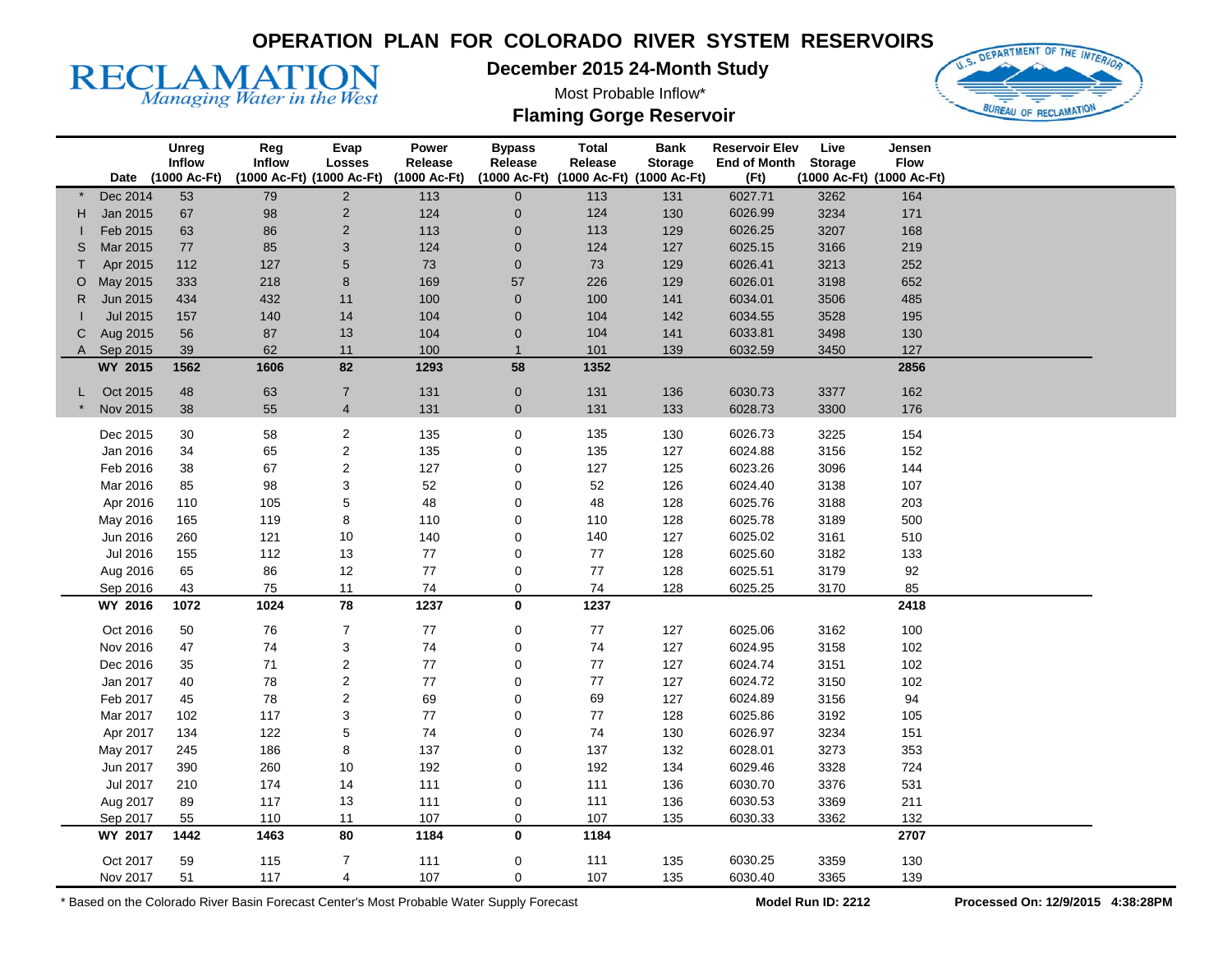**December 2015 24-Month Study** 

U.S. DEPARTMENT OF THE INTE BUREAU OF RECLAMATIC

**RECLAMATION** 

Most Probable Inflow\* **Taylor Park Reservoir** 

|    |                      | Regulated                 | Total      | <b>Reservoir Elev</b> | Live           |  |
|----|----------------------|---------------------------|------------|-----------------------|----------------|--|
|    |                      | Inflow                    | Release    | <b>End of Month</b>   | <b>Storage</b> |  |
|    | Date                 | (1000 Ac-Ft) (1000 Ac-Ft) |            | (Ft)                  | (1000 Ac-Ft)   |  |
|    | Dec 2014             | 6                         | 6          | 9315.74               | 79             |  |
| H. | Jan 2015             | $\,6$                     | $\,6$      | 9315.48               | 79             |  |
|    | Feb 2015             | $\overline{4}$            | $\sqrt{5}$ | 9314.94               | 78             |  |
| S  | Mar 2015             | $\sqrt{7}$                | $\,6$      | 9315.31               | 79             |  |
| T. | Apr 2015             | $\boldsymbol{9}$          | $\,6\,$    | 9317.32               | 82             |  |
| O  | May 2015             | 19                        | 10         | 9321.95               | 91             |  |
| R. | Jun 2015             | 62                        | 50         | 9328.14               | 102            |  |
|    | Jul 2015             | 21                        | 28         | 9324.75               | 96             |  |
| C  | Aug 2015             | $\boldsymbol{9}$          | 22         | 9317.56               | 83             |  |
|    | A Sep 2015           | $\overline{7}$            | 18         | 9311.10               | 72             |  |
|    | <b>WY 2015</b>       | 166                       | $171$      |                       |                |  |
| L. | Oct 2015             | $\overline{7}$            | $\bf 8$    | 9310.71               | 71             |  |
|    | Nov 2015             | $\sqrt{5}$                | $\,6\,$    | 9310.55               | $71$           |  |
|    |                      |                           |            |                       |                |  |
|    | Dec 2015             | 5                         | 6          | 9309.92               | 70             |  |
|    | Jan 2016             | 5                         | 6          | 9308.97               | 68             |  |
|    | Feb 2016             | 4                         | 6          | 9307.55               | 66             |  |
|    | Mar 2016             | 4                         | 6          | 9306.23               | 64             |  |
|    | Apr 2016             | $\boldsymbol{7}$          | 6          | 9306.76               | 65             |  |
|    | May 2016             | 23                        | 8          | 9316.02               | 80             |  |
|    | Jun 2016             | 37                        | 18         | 9326.32               | 99             |  |
|    | Jul 2016             | 15                        | 18         | 9324.77               | 96             |  |
|    | Aug 2016             | $\bf8$                    | 18         | 9319.41               | 86             |  |
|    | Sep 2016             | $\,6$                     | 14         | 9314.85               | 78             |  |
|    | <b>WY 2016</b>       | $\overline{126}$          | 120        |                       |                |  |
|    | Oct 2016             | $\,6$                     | 12         | 9311.13               | 72             |  |
|    | Nov 2016             | 5                         | 6          | 9310.37               | 70             |  |
|    | Dec 2016             | 5                         | 6          | 9309.54               | 69             |  |
|    | Jan 2017             | 4                         | 6          | 9308.49               | 68             |  |
|    | Feb 2017             | 4                         |            | 9307.06               | 65             |  |
|    |                      |                           | 6          | 9306.03               | 64             |  |
|    | Mar 2017<br>Apr 2017 | 4                         | 6          | 9307.84               | 67             |  |
|    |                      | 9                         | 6          |                       |                |  |
|    | May 2017             | 28                        | 14         | 9316.55               | 81             |  |
|    | Jun 2017             | 42                        | 21         | 9327.66               | 102            |  |
|    | Jul 2017             | $20\,$                    | 21         | 9327.23               | 101            |  |
|    | Aug 2017             | $10$                      | 20         | 9322.18               | 91             |  |
|    | Sep 2017             | $\overline{7}$            | 16         | 9317.43               | 82             |  |
|    | <b>WY 2017</b>       | 144                       | 140        |                       |                |  |
|    | Oct 2017             | $\boldsymbol{7}$          | 12         | 9314.33               | 77             |  |
|    | Nov 2017             | 5                         | 6          | 9313.80               | 76             |  |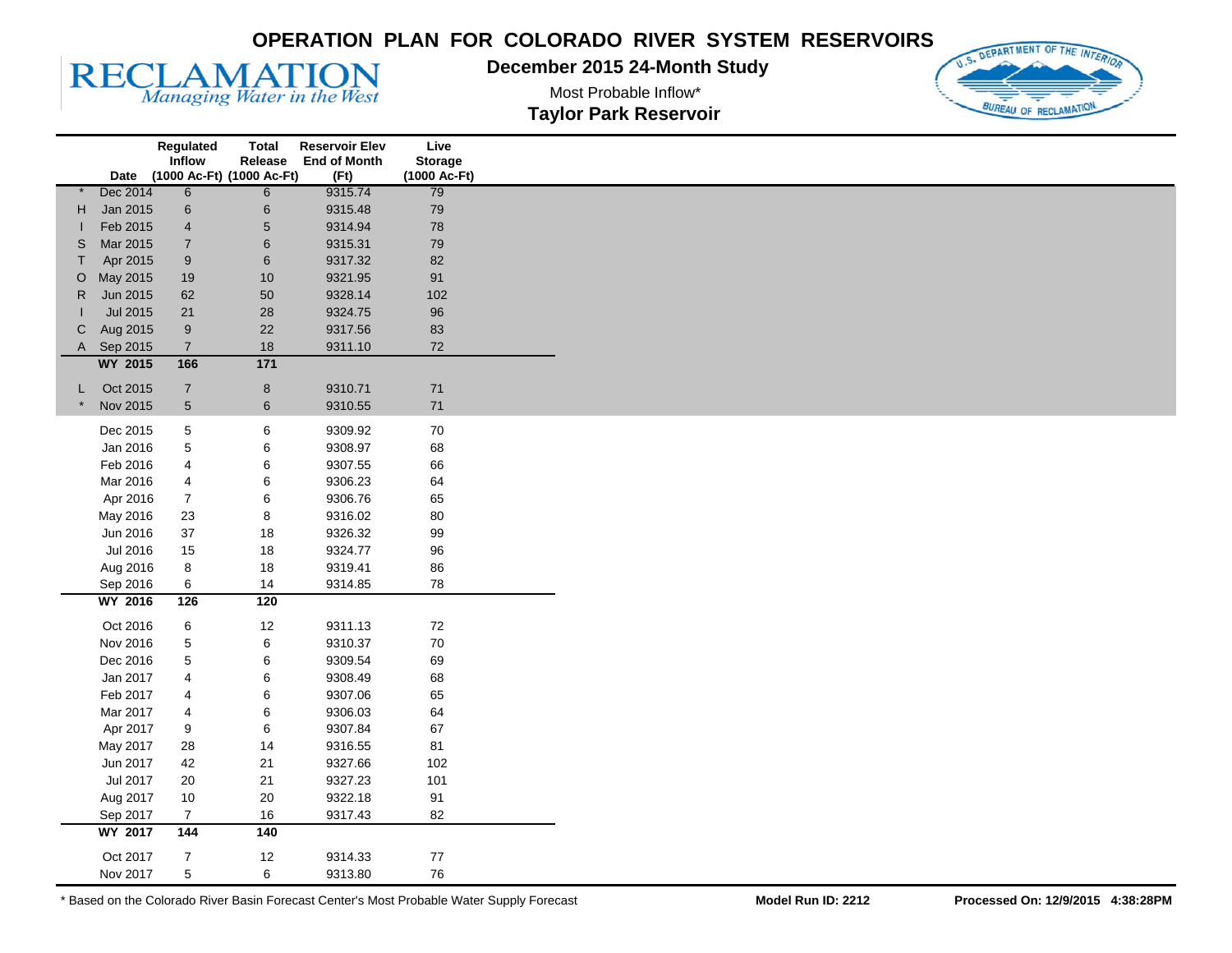**December 2015 24-Month Study** 

Most Probable Inflow\*



RECLAMATION

| <b>Blue Mesa Reservoir</b> |  |
|----------------------------|--|
|----------------------------|--|

|    |                 | <b>UnReg</b><br>Inflow | Regulated<br>Inflow | Evap<br><b>Losses</b> | Power<br>Release | <b>Bypass</b><br>Release               | <b>Total</b><br>Release | <b>Reservoir Elev</b><br>End of Month Storage | Live         |
|----|-----------------|------------------------|---------------------|-----------------------|------------------|----------------------------------------|-------------------------|-----------------------------------------------|--------------|
|    |                 | Date (1000 Ac-Ft)      | (1000 Ac-Ft)        |                       |                  | (1000 Ac-Ft) (1000 Ac-Ft) (1000 Ac-Ft) | (1000 Ac-Ft)            | (Ft)                                          | (1000 Ac-Ft) |
|    | Dec 2014        | $\overline{34}$        | 34                  | $\overline{0}$        | 55               | $\mathsf{O}\xspace$                    | 55                      | 7489.11                                       | 574          |
| H. | Jan 2015        | 30                     | 30                  | $\mathbf 0$           | 58               | 0                                      | 58                      | 7485.48                                       | 547          |
|    | Feb 2015        | 28                     | 29                  | $\mathbf 0$           | 29               | 0                                      | 29                      | 7485.47                                       | 547          |
| S  | Mar 2015        | 54                     | 53                  | $\mathbf 0$           | 26               | 0                                      | $26\,$                  | 7488.96                                       | 573          |
| T  | Apr 2015        | 73                     | 70                  |                       | 45               | $\mathbf 0$                            | 45                      | 7492.04                                       | 597          |
| O  | May 2015        | 136                    | 128                 |                       | 71               | $\pmb{0}$                              | $71$                    | 7498.96                                       | 653          |
| R  | Jun 2015        | 368                    | 356                 | $\mathbf 1$           | 125              | 62                                     | 192                     | 7517.76                                       | 815          |
|    | <b>Jul 2015</b> | 131                    | 137                 | $\overline{2}$        | 135              | 10                                     | 145                     | 7516.74                                       | 806          |
| С  | Aug 2015        | 59                     | 73                  | $\overline{1}$        | 105              | $\pmb{0}$                              | 105                     | 7512.97                                       | 772          |
|    | A Sep 2015      | 39                     | 50                  | $\mathbf{1}$          | 95               | $\mathbf 0$                            | 95                      | 7507.65                                       | 726          |
|    | WY 2015         | 1042                   | 1047                | 9                     | 835              | 72                                     | 912                     |                                               |              |
|    | Oct 2015        |                        |                     |                       |                  |                                        |                         |                                               |              |
| L  |                 | 33                     | 34                  | $\mathbf{1}$          | 87               | $\pmb{0}$                              | ${\bf 87}$              | 7501.39                                       | 673          |
|    | Nov 2015        | 30                     | 31                  | $\mathbf{0}$          | 45               | $\mathbf{0}$                           | 45                      | 7499.64                                       | 658          |
|    | Dec 2015        | 26                     | 27                  | $\mathbf 0$           | 66               | 0                                      | 66                      | 7494.80                                       | 619          |
|    | Jan 2016        | 24                     | 26                  | $\mathbf 0$           | 63               | 0                                      | 63                      | 7490.02                                       | 582          |
|    | Feb 2016        | 21                     | 23                  | $\mathbf 0$           | 41               | 0                                      | 41                      | 7487.69                                       | 564          |
|    | Mar 2016        | 31                     | 33                  | $\mathbf 0$           | 34               | 0                                      | 34                      | 7487.50                                       | 562          |
|    | Apr 2016        | 67                     | 66                  | -1                    | 47               | 0                                      | 47                      | 7489.90                                       | 581          |
|    | May 2016        | 168                    | 153                 |                       | 147              | 0                                      | 147                     | 7490.54                                       | 586          |
|    | Jun 2016        | 218                    | 199                 | -1                    | 54               | 0                                      | 54                      | 7508.07                                       | 729          |
|    | Jul 2016        | 79                     | 82                  | $\overline{c}$        | 92               | 0                                      | 92                      | 7506.72                                       | 718          |
|    | Aug 2016        | 48                     | 58                  | -1                    | 105              | 0                                      | 105                     | 7500.99                                       | 670          |
|    | Sep 2016        | 37                     | 45                  | $\mathbf{1}$          | 95               | 0                                      | 95                      | 7494.72                                       | 619          |
|    | WY 2016         | 783                    | 777                 | 9                     | 875              | 0                                      | 875                     |                                               |              |
|    |                 |                        |                     |                       |                  |                                        |                         |                                               |              |
|    | Oct 2016        | 38                     | 44                  | -1                    | 47               | 0                                      | $47\,$                  | 7494.24                                       | 615          |
|    | Nov 2016        | 31                     | 32                  | 0                     | 17               | 0                                      | $17$                    | 7496.09                                       | 630          |
|    | Dec 2016        | 26                     | 27                  | 0                     | 75               | 0                                      | ${\bf 75}$              | 7490.00                                       | 581          |
|    | Jan 2017        | 24                     | 26                  | $\mathbf 0$           | 75               | 0                                      | 75                      | 7483.54                                       | 532          |
|    | Feb 2017        | 22                     | 25                  | 0                     | 46               | 0                                      | 46                      | 7480.62                                       | 511          |
|    | Mar 2017        | 36                     | 38                  | 0                     | 32               | 0                                      | 32                      | 7481.32                                       | 516          |
|    | Apr 2017        | 77                     | 74                  |                       | 46               | 0                                      | 46                      | 7485.03                                       | 543          |
|    | May 2017        | 221                    | 207                 | -1                    | 150              | 0                                      | 150                     | 7492.26                                       | 599          |
|    | Jun 2017        | 261                    | 240                 | -1                    | 60               | 0                                      | 60                      | 7513.66                                       | 778          |
|    | Jul 2017        | 117                    | 118                 | $\overline{c}$        | 92               | 0                                      | 92                      | 7516.40                                       | 802          |
|    | Aug 2017        | 63                     | 73                  | $\mathbf{1}$          | 122              | 0                                      | 122                     | 7510.76                                       | 752          |
|    | Sep 2017        | 38                     | 47                  | -1                    | 116              | 0                                      | 116                     | 7502.51                                       | 682          |
|    | <b>WY 2017</b>  | 954                    | 950                 | 9                     | 878              | $\mathbf 0$                            | 878                     |                                               |              |
|    | Oct 2017        | 38                     | 44                  | 1                     | 47               | 0                                      | 47                      | 7502.04                                       | 678          |
|    | Nov 2017        | 31                     | 32                  | $\Omega$              | 17               | 0                                      | 17                      | 7503.80                                       | 693          |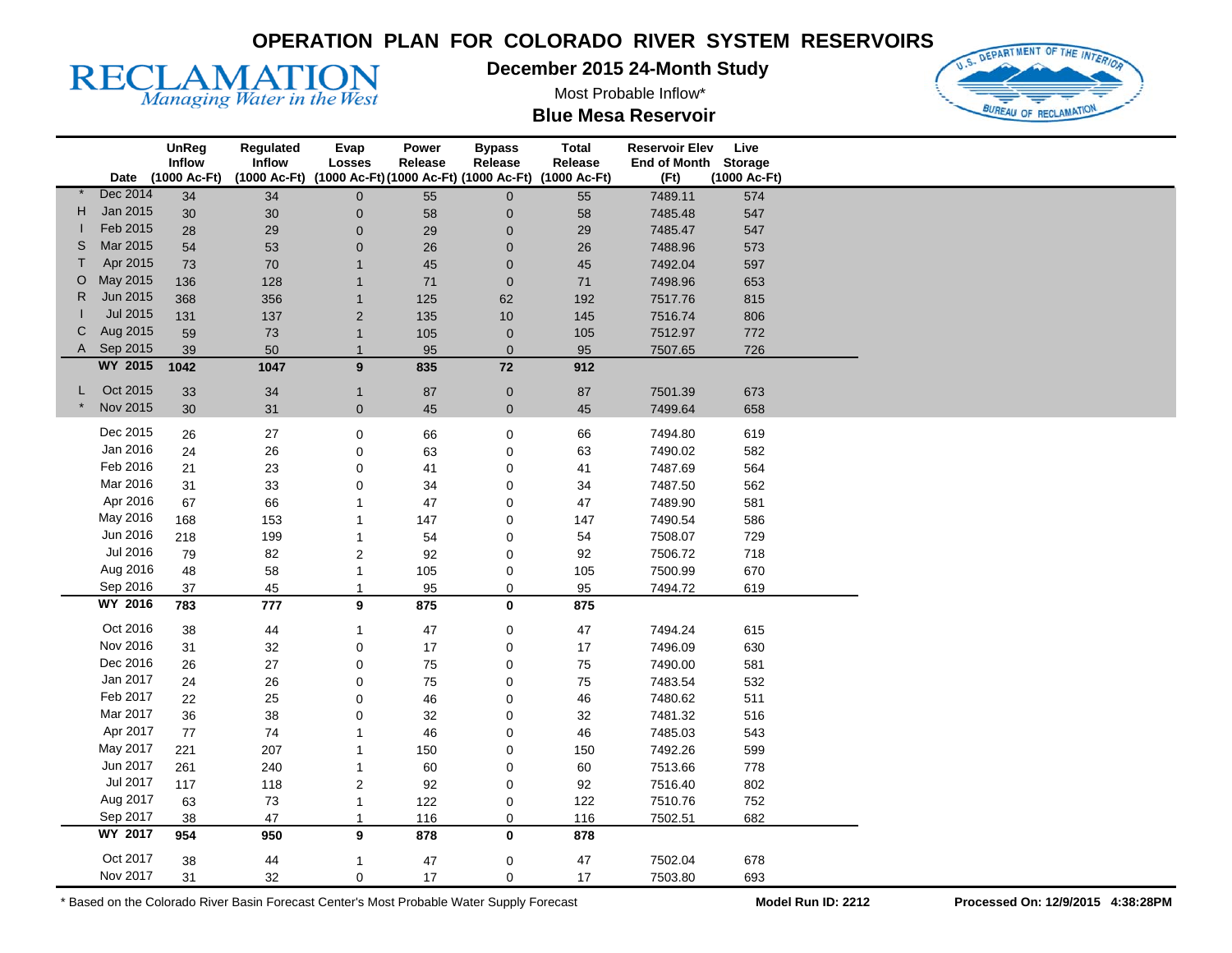**December 2015 24-Month Study** 

Most Probable Inflow\* **Morrow Point Reservoir** 



|   |          | Unreg<br>Inflow | <b>Blue Mesa</b><br>Release                                                                | Side<br>Inflow          | <b>Total</b><br><b>Inflow</b> | Power<br>Release | <b>Bypass</b><br>Release | <b>Total</b><br>Release | <b>Reservoir Elev</b><br><b>End of Month</b> | Live<br><b>Storage</b> |  |
|---|----------|-----------------|--------------------------------------------------------------------------------------------|-------------------------|-------------------------------|------------------|--------------------------|-------------------------|----------------------------------------------|------------------------|--|
|   | Date     |                 | (1000 Ac-Ft) (1000 Ac-Ft) (1000 Ac-Ft) (1000 Ac-Ft) (1000 Ac-Ft) (1000 Ac-Ft) (1000 Ac-Ft) |                         |                               |                  |                          |                         | (Ft)                                         | (1000 Ac-Ft)           |  |
|   | Dec 2014 | 35              | 55                                                                                         | $\mathbf{1}$            | 56                            | 56               | $\mathbf 0$              | 56                      | 7153.68                                      | 112                    |  |
| н | Jan 2015 | $30\,$          | 58                                                                                         | $\mathbf{1}$            | 58                            | 60               | $\mathbf 0$              | 60                      | 7152.01                                      | 111                    |  |
|   | Feb 2015 | 29              | 29                                                                                         | $\mathbf 1$             | $30\,$                        | 31               | $\mathbf 0$              | 31                      | 7151.25                                      | 110                    |  |
| S | Mar 2015 | 56              | 26                                                                                         | 3                       | 29                            | 28               | $\mathbf 0$              | 28                      | 7151.69                                      | 110                    |  |
| Т | Apr 2015 | 79              | 45                                                                                         | 6                       | $50\,$                        | 51               | $\pmb{0}$                | 51                      | 7150.61                                      | 110                    |  |
| O | May 2015 | 151             | 71                                                                                         | 15                      | 86                            | 84               | $\mathbf 0$              | 84                      | 7153.24                                      | 112                    |  |
| R | Jun 2015 | 388             | 192                                                                                        | 20                      | 212                           | 188              | $\pmb{0}$                | 211                     | 7154.42                                      | 113                    |  |
|   | Jul 2015 | 135             | 145                                                                                        | 3                       | 148                           | 148              | $\pmb{0}$                | 148                     | 7154.93                                      | 113                    |  |
| C | Aug 2015 | 60              | 105                                                                                        | $\pmb{0}$               | 105                           | 106              | 0                        | 106                     | 7153.74                                      | 112                    |  |
| A | Sep 2015 | 39              | 95                                                                                         | $\mathbf 0$             | 95                            | 103              | $\mathbf{0}$             | 103                     | 7143.98                                      | 104                    |  |
|   | WY 2015  | 1095            | 912                                                                                        | 53                      | 965                           | 926              | $\bf{0}$                 | 972                     |                                              |                        |  |
| L | Oct 2015 | 34              | 87                                                                                         | $\pmb{0}$               | 87                            | 93               | $\pmb{0}$                | 93                      | 7135.56                                      | 98                     |  |
|   | Nov 2015 | 31              | 45                                                                                         | $\mathbf{1}$            | 46                            | 47               | $\overline{0}$           | 47                      | 7133.97                                      | 97                     |  |
|   |          |                 |                                                                                            |                         |                               |                  |                          |                         |                                              |                        |  |
|   | Dec 2015 | $27\,$          | 66                                                                                         | 1                       | 67                            | 52               | 0                        | 52                      | 7153.73                                      | 112                    |  |
|   | Jan 2016 | 25              | 63                                                                                         | $\mathbf{1}$            | 64                            | 64               | 0                        | 64                      | 7153.73                                      | 112                    |  |
|   | Feb 2016 | 23              | 41                                                                                         | $\mathbf 2$             | 43                            | 43               | 0                        | 43                      | 7153.73                                      | 112                    |  |
|   | Mar 2016 | 34              | 34                                                                                         | 3                       | 37                            | 37               | 0                        | 37                      | 7153.73                                      | 112                    |  |
|   | Apr 2016 | 76              | 47                                                                                         | 9                       | 56                            | 56               | 0                        | 56                      | 7153.73                                      | 112                    |  |
|   | May 2016 | 187             | 147                                                                                        | 19                      | 166                           | 166              | 0                        | 166                     | 7153.73                                      | 112                    |  |
|   | Jun 2016 | 234             | 54                                                                                         | 16                      | 70                            | 70               | 0                        | 70                      | 7153.73                                      | 112                    |  |
|   | Jul 2016 | 82              | 92                                                                                         | 3                       | 95                            | 95               | 0                        | 95                      | 7153.73                                      | 112                    |  |
|   | Aug 2016 | 51              | 105                                                                                        | 3                       | 108                           | 108              | 0                        | 108                     | 7153.73                                      | 112                    |  |
|   | Sep 2016 | 39              | 95                                                                                         | $\overline{2}$          | 97                            | 97               | 0                        | 97                      | 7153.73                                      | 112                    |  |
|   | WY 2016  | 843             | 875                                                                                        | 60                      | 935                           | 928              | 0                        | 928                     |                                              |                        |  |
|   | Oct 2016 | 40              | 47                                                                                         | $\overline{\mathbf{c}}$ | 49                            | 49               | 0                        | 49                      | 7153.73                                      | 112                    |  |
|   | Nov 2016 | 33              | 17                                                                                         | $\boldsymbol{2}$        | 19                            | 19               | 0                        | 19                      | 7153.73                                      | 112                    |  |
|   | Dec 2016 | 28              | 75                                                                                         | $\overline{c}$          | 77                            | 77               | 0                        | $77\,$                  | 7153.73                                      | 112                    |  |
|   | Jan 2017 | 27              | 75                                                                                         | 2                       | $77\,$                        | 77               | 0                        | $77$                    | 7153.73                                      | 112                    |  |
|   | Feb 2017 | 25              | 46                                                                                         | 3                       | 49                            | 49               | 0                        | 49                      | 7153.73                                      | 112                    |  |
|   | Mar 2017 | 40              | 32                                                                                         | $\overline{\mathbf{4}}$ | 36                            | 36               | 0                        | 36                      | 7153.73                                      | 112                    |  |
|   | Apr 2017 | 88              | 46                                                                                         | 11                      | 57                            | 57               | 0                        | 57                      | 7153.73                                      | 112                    |  |
|   | May 2017 | 247             | 150                                                                                        | 26                      | 176                           | 176              | 0                        | 176                     | 7153.73                                      | 112                    |  |
|   | Jun 2017 | 281             | 60                                                                                         | 20                      | 80                            | 80               | 0                        | 80                      | 7153.73                                      | 112                    |  |
|   | Jul 2017 | 123             | 92                                                                                         | 6                       | 98                            | 98               | 0                        | 98                      | 7153.73                                      | 112                    |  |
|   | Aug 2017 | 67              | 122                                                                                        | 3                       | 125                           | 125              | 0                        | 125                     | 7153.73                                      | 112                    |  |
|   | Sep 2017 | 41              | 116                                                                                        | 3                       | 119                           | 119              | 0                        | 119                     | 7153.73                                      | 112                    |  |
|   | WY 2017  | 1039            | 878                                                                                        | 84                      | 962                           | 962              | 0                        | 962                     |                                              |                        |  |
|   | Oct 2017 | 41              | 47                                                                                         | 3                       | 50                            | 50               | 0                        | 50                      | 7153.73                                      | 112                    |  |
|   | Nov 2017 | 33              | 17                                                                                         | $\overline{2}$          | 19                            | 19               | $\Omega$                 | 19                      | 7153.73                                      | 112                    |  |

\* Based on the Colorado River Basin Forecast Center's Most Probable Water Supply Forecast **Model Run ID: 2212 Processed On: 12/9/2015 4:38:28PM** 

RECLAMATION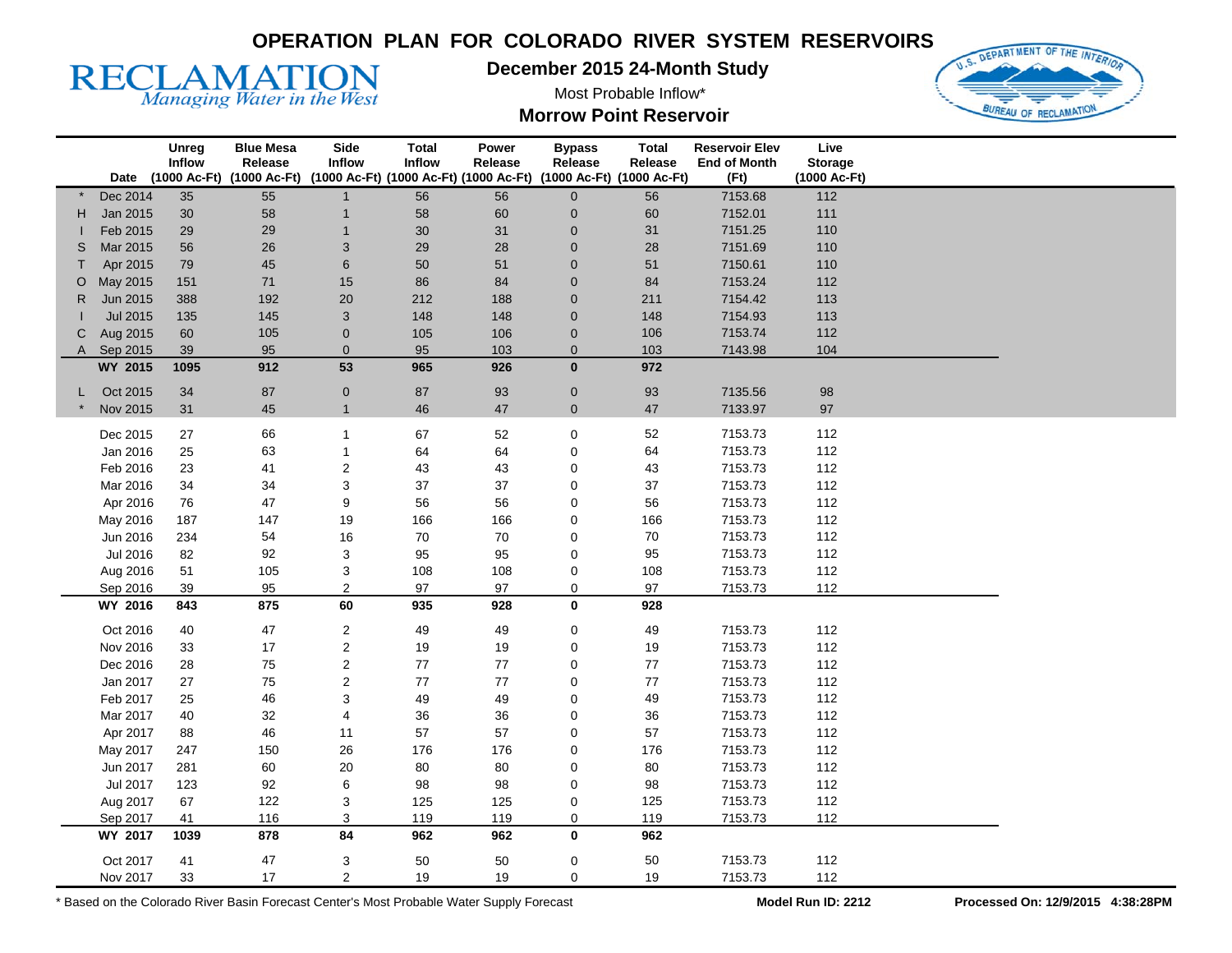

**December 2015 24-Month Study** 

Most Probable Inflow\* **Crystal Reservoir** 



|    |                     | Unreg<br>Inflow | <b>Morrow</b><br>Release | Side<br><b>Inflow</b>                                    | <b>Total</b><br><b>Inflow</b> | Power<br>Release | <b>Bypass</b><br>Release               | <b>Total</b><br>Release | <b>Reservoir Elev</b><br><b>End of Month</b> | Live<br><b>Storage</b> | <b>Tunnel</b><br><b>Flow</b> | <b>Below Tunnel</b><br><b>Flow</b> |  |
|----|---------------------|-----------------|--------------------------|----------------------------------------------------------|-------------------------------|------------------|----------------------------------------|-------------------------|----------------------------------------------|------------------------|------------------------------|------------------------------------|--|
|    |                     |                 |                          | Date (1000 Ac-Ft) (1000 Ac-Ft) (1000 Ac-Ft) (1000 Ac-Ft) |                               |                  | (1000 Ac-Ft) (1000 Ac-Ft) (1000 Ac-Ft) |                         | (Ft)                                         |                        | (1000 Ac-Ft) (1000 Ac-Ft)    | (1000 Ac-Ft)                       |  |
|    | Dec 2014            | 39              | 56                       | 5                                                        | 61                            | 61               | $\overline{0}$                         | 61                      | 6746.42                                      | 15                     |                              | 62                                 |  |
| H. | Jan 2015            | 35              | 60                       | 5                                                        | 64                            | 55               | $\boldsymbol{9}$                       | 64                      | 6746.05                                      | 15                     | $\mathbf{1}$                 | 65                                 |  |
|    | Feb 2015            | 34              | 31                       | 4                                                        | 35                            | 11               | 22                                     | 33                      | 6751.96                                      | 17                     | $\pmb{0}$                    | 34                                 |  |
| S  | Mar 2015            | 63              | 28                       | 6                                                        | 35                            | 35               | $\mathbf 0$                            | 35                      | 6752.00                                      | 17                     | $\mathbf{1}$                 | 34                                 |  |
| т  | Apr 2015            | 85              | 51                       | $\overline{7}$                                           | 58                            | 58               | $\mathbf{0}$                           | 58                      | 6751.65                                      | 17                     | 37                           | 21                                 |  |
| O  | May 2015            | 164             | 84                       | 13                                                       | 97                            | 90               | 6                                      | 96                      | 6752.09                                      | 17                     | 62                           | 36                                 |  |
| R  | Jun 2015            | 429             | 211                      | 41                                                       | 253                           | 110              | 78                                     | 252                     | 6755.80                                      | 18                     | 55                           | 209                                |  |
|    | <b>Jul 2015</b>     | 143             | 148                      | 9                                                        | 156                           | 114              | 44                                     | 158                     | 6751.21                                      | 16                     | 65                           | 96                                 |  |
| С  | Aug 2015            | 63              | 106                      | $\overline{4}$                                           | 110                           | 110              | $\mathbf 0$                            | 111                     | 6749.17                                      | 16                     | 65                           | 47                                 |  |
|    | A Sep 2015          | 42              | 103                      | 3                                                        | 106                           | 96               | 11                                     | 107                     | 6744.61                                      | 15                     | 57                           | 50                                 |  |
|    | <b>WY 2015</b>      | 1201            | 972                      | 106                                                      | 1078                          | 843              | 171                                    | 1078                    |                                              |                        | 393                          | 709                                |  |
|    | Oct 2015            | 37              | 93                       | 3                                                        | 96                            | $\mathbf 0$      | 94                                     | 94                      | 6750.81                                      | 16                     | 51                           | $44\,$                             |  |
|    | Nov 2015            | 34              | 47                       | 3                                                        | 50                            | $\overline{0}$   | 50                                     | 50                      | 6750.12                                      | 16                     | $\mathbf 0$                  | 49                                 |  |
|    | Dec 2015            | 30              | 52                       | 3                                                        | 55                            | 54               | 0                                      | 54                      | 6753.04                                      | 17                     | 0                            | 54                                 |  |
|    | Jan 2016            | 28              | 64                       | 3                                                        | 67                            | 67               | $\mathbf 0$                            | 67                      | 6753.04                                      | 17                     | 0                            | 67                                 |  |
|    | Feb 2016            | 26              | 43                       | 3                                                        | 46                            | 46               | $\mathbf 0$                            | 46                      | 6753.04                                      | 17                     | 0                            | 46                                 |  |
|    | Mar 2016            | 39              | 37                       | 5                                                        | 42                            | 42               | 0                                      | 42                      | 6753.04                                      | 17                     | 5                            | 37                                 |  |
|    | Apr 2016            | 86              | 56                       | 10                                                       | 66                            | 66               | 0                                      | 66                      | 6753.04                                      | 17                     | $30\,$                       | 36                                 |  |
|    | May 2016            | 211             | 166                      | 24                                                       | 190                           | 134              | 56                                     | 190                     | 6753.04                                      | 17                     | 55                           | 135                                |  |
|    | Jun 2016            | 260             | 70                       | 26                                                       | 96                            | 96               | 0                                      | 96                      | 6753.04                                      | 17                     | 60                           | 36                                 |  |
|    | Jul 2016            | 90              | 95                       | 8                                                        | 103                           | 103              | $\mathbf 0$                            | 103                     | 6753.04                                      | 17                     | 65                           | 38                                 |  |
|    | Aug 2016            | 57              | 108                      | 6                                                        | 114                           | 114              | 0                                      | 114                     | 6753.04                                      | 17                     | 65                           | 49                                 |  |
|    | Sep 2016            | 45              | 97                       | 6                                                        | 103                           | 103              | 0                                      | 103                     | 6753.04                                      | 17                     | 55                           | 48                                 |  |
|    | WY 2016             | 943             | 928                      | 100                                                      | 1028                          | 825              | 200                                    | 1026                    |                                              |                        | 387                          | 640                                |  |
|    |                     |                 |                          |                                                          |                               |                  |                                        |                         |                                              |                        |                              |                                    |  |
|    | Oct 2016            | 46              | 49                       | 6                                                        | 55                            | 55               | $\pmb{0}$                              | 55                      | 6753.04                                      | 17                     | $30\,$                       | 25                                 |  |
|    | Nov 2016            | 38              | 19                       | 5                                                        | 24                            | 24               | 0                                      | 24                      | 6753.04                                      | 17                     | 0                            | 24                                 |  |
|    | Dec 2016            | 32              | 77                       | 5                                                        | 82                            | 82               | 0                                      | 82                      | 6753.04                                      | 17                     | 0                            | 82                                 |  |
|    | Jan 2017            | 31              | 77                       | 5                                                        | 82                            | 82               | 0                                      | 82                      | 6753.04                                      | 17                     | 0                            | 82                                 |  |
|    | Feb 2017            | 29              | 49                       | 4                                                        | 52                            | 52               | $\mathbf 0$                            | 52                      | 6753.04                                      | 17                     | 0                            | 52                                 |  |
|    | Mar 2017            | 46              | 36                       | 6                                                        | 42                            | 42               | 0                                      | 42                      | 6753.04                                      | 17                     | 5                            | 37                                 |  |
|    | Apr 2017            | 101             | 57                       | 12                                                       | 70                            | 70               | 0                                      | 70                      | 6753.04                                      | 17                     | $30\,$                       | 40                                 |  |
|    | May 2017            | 281             | 176                      | 34                                                       | 210                           | 134              | 76                                     | 210                     | 6753.04                                      | 17                     | 55                           | 155                                |  |
|    | Jun 2017            | 315             | 80                       | 34                                                       | 114                           | 114              | 0                                      | 114                     | 6753.04                                      | 17                     | 60                           | 54                                 |  |
|    | Jul 2017            | 138             | 98                       | 14                                                       | 112                           | 112              | 0                                      | 112                     | 6753.04                                      | 17                     | 65                           | 47                                 |  |
|    | Aug 2017            | 75              | 125                      | 8                                                        | 134                           | 134              | 0                                      | 134                     | 6753.04                                      | 17                     | 65                           | 69                                 |  |
|    | Sep 2017<br>WY 2017 | 47<br>1178      | 119<br>962               | 6<br>140                                                 | 125<br>1102                   | 125<br>1026      | 0<br>76                                | 125<br>1102             | 6753.04                                      | 17                     | 55<br>365                    | $70\,$<br>737                      |  |
|    |                     |                 |                          |                                                          |                               |                  |                                        |                         |                                              |                        |                              |                                    |  |
|    | Oct 2017            | 47              | 50                       | 6                                                        | 56                            | 56               | 0                                      | 56                      | 6753.04                                      | 17                     | $30\,$                       | $26\,$                             |  |
|    | Nov 2017            | 38              | 19                       | 5                                                        | 24                            | 24               | $\pmb{0}$                              | 24                      | 6753.04                                      | 17                     | 0                            | 24                                 |  |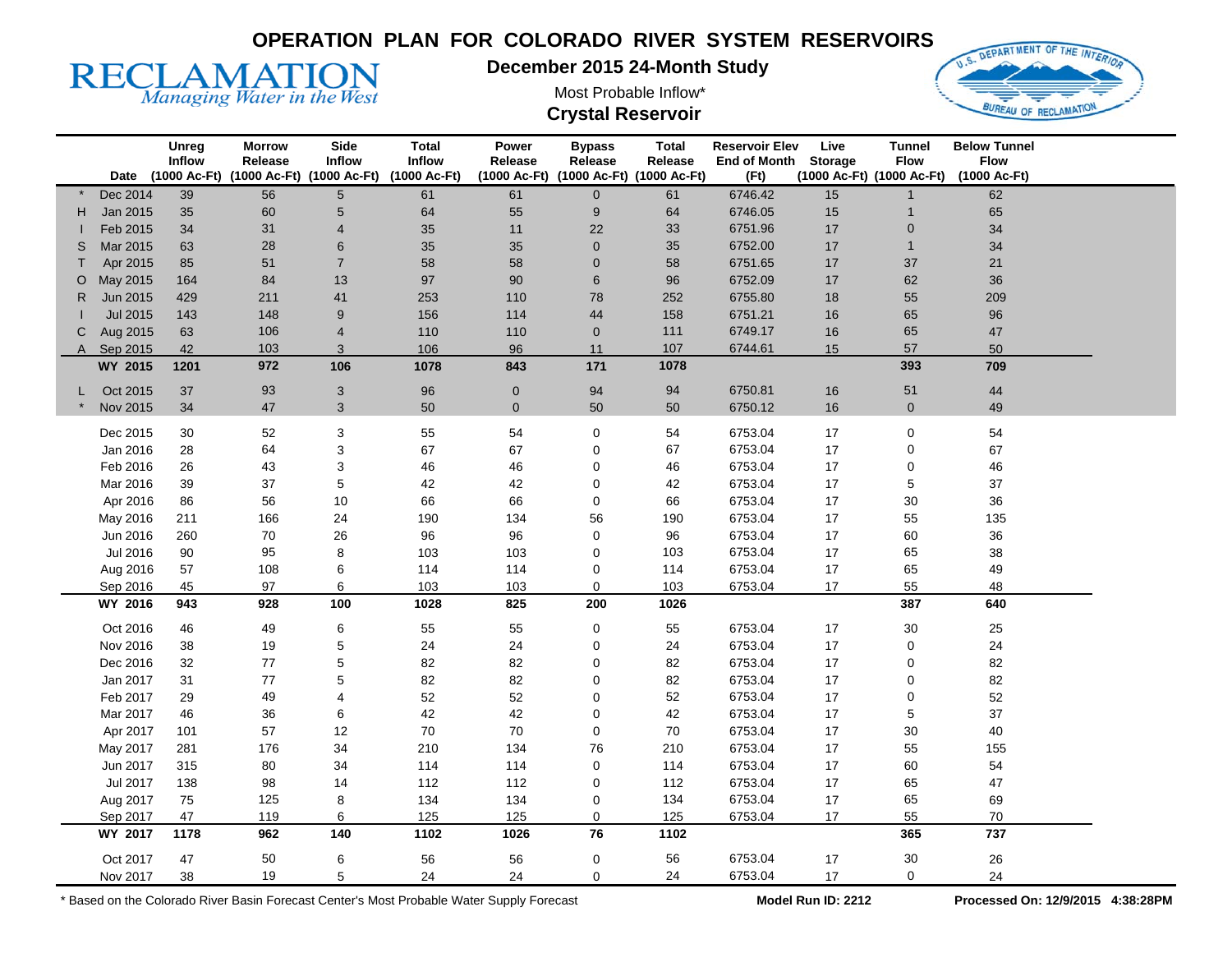#### **December 2015 24-Month Study**





**RECLAMATION** 

|              |                             | Regulated                 | <b>Total</b>            | <b>Reservoir Elev</b> | Live           |
|--------------|-----------------------------|---------------------------|-------------------------|-----------------------|----------------|
|              |                             | Inflow                    | Release                 | <b>End of Month</b>   | <b>Storage</b> |
|              | Date                        | (1000 Ac-Ft) (1000 Ac-Ft) |                         | (Ft)                  | (1000 Ac-Ft)   |
|              | Dec 2014<br>Jan 2015        | $6\overline{6}$           | $\overline{4}$          | 7653.53               | 96<br>97       |
| H            | Feb 2015                    | $\,6$                     | $\sqrt{5}$              | 7654.18<br>7655.19    | 100            |
| S            | Mar 2015                    | $\boldsymbol{7}$          | $\overline{\mathbf{4}}$ | 7655.67               |                |
|              |                             | 13                        | 12                      |                       | 101            |
| T            | Apr 2015                    | 19                        | $11$                    | 7658.49               | 108            |
| $\circ$      | May 2015                    | 43                        | 31                      | 7662.94               | 120            |
| $\mathsf{R}$ | Jun 2015<br><b>Jul 2015</b> | 106                       | 103                     | 7664.05               | 123            |
|              |                             | 37                        | 42                      | 7661.73               | 117            |
| C            | Aug 2015                    | 13                        | 35                      | 7652.83               | 94             |
| A            | Sep 2015                    | $11$                      | 29<br>285               | 7645.08               | 75             |
|              | <b>WY 2015</b>              | 294                       |                         |                       |                |
| L            | Oct 2015                    | 17                        | 15                      | 7645.65               | 77             |
|              | Nov 2015                    | 11                        | $\sqrt{5}$              | 7648.25               | 83             |
|              | Dec 2015                    | $\overline{7}$            | $\sqrt{2}$              | 7650.31               | 88             |
|              | Jan 2016                    | $\,6$                     | $\sqrt{2}$              | 7651.91               | 92             |
|              | Feb 2016                    | 5                         | $\mathbf{1}$            | 7653.12               | 95             |
|              | Mar 2016                    | 8                         | $\boldsymbol{2}$        | 7655.61               | 101            |
|              | Apr 2016                    | 25                        | $\mathbf 2$             | 7664.11               | 123            |
|              | May 2016                    | 68                        | 68                      | 7664.11               | 123            |
|              | Jun 2016                    | 70                        | 69                      | 7664.11               | 123            |
|              | Jul 2016                    | 25                        | 41                      | 7657.63               | 106            |
|              | Aug 2016                    | 17                        | 38                      | 7649.10               | 85             |
|              | Sep 2016                    | 15                        | 29                      | 7642.75               | $70\,$         |
|              | <b>WY 2016</b>              | 273                       | 274                     |                       |                |
|              |                             |                           |                         |                       |                |
|              | Oct 2016                    | 14                        | 16                      | 7641.62               | 68             |
|              | Nov 2016                    | 8                         | $\mathbf{1}$            | 7644.68               | 75             |
|              | Dec 2016                    | $\,6$                     | $\sqrt{2}$              | 7646.74               | 79             |
|              | Jan 2017                    | 5                         | $\sqrt{2}$              | 7648.35               | 83             |
|              | Feb 2017                    | 5                         | $\mathbf 1$             | 7649.71               | 86             |
|              | Mar 2017                    | 9                         | $\sqrt{2}$              | 7652.54               | 93             |
|              | Apr 2017                    | 23                        | $\mathbf{1}$            | 7660.97               | 115            |
|              | May 2017                    | 71                        | 63                      | 7664.10               | 123            |
|              | Jun 2017                    | 70                        | 70                      | 7664.10               | 123            |
|              | Jul 2017                    | 29                        | 42                      | 7659.06               | 110            |
|              | Aug 2017                    | 20                        | 38                      | 7651.74               | 91             |
|              | Sep 2017                    | 17                        | $30\,$                  | 7646.49               | 79             |
|              | <b>WY 2017</b>              | 279                       | 267                     |                       |                |
|              | Oct 2017                    | 16                        | 17                      | 7645.72               | 77             |
|              | Nov 2017                    | 9                         | $\mathbf{1}$            | 7648.80               | 84             |
|              |                             |                           |                         |                       |                |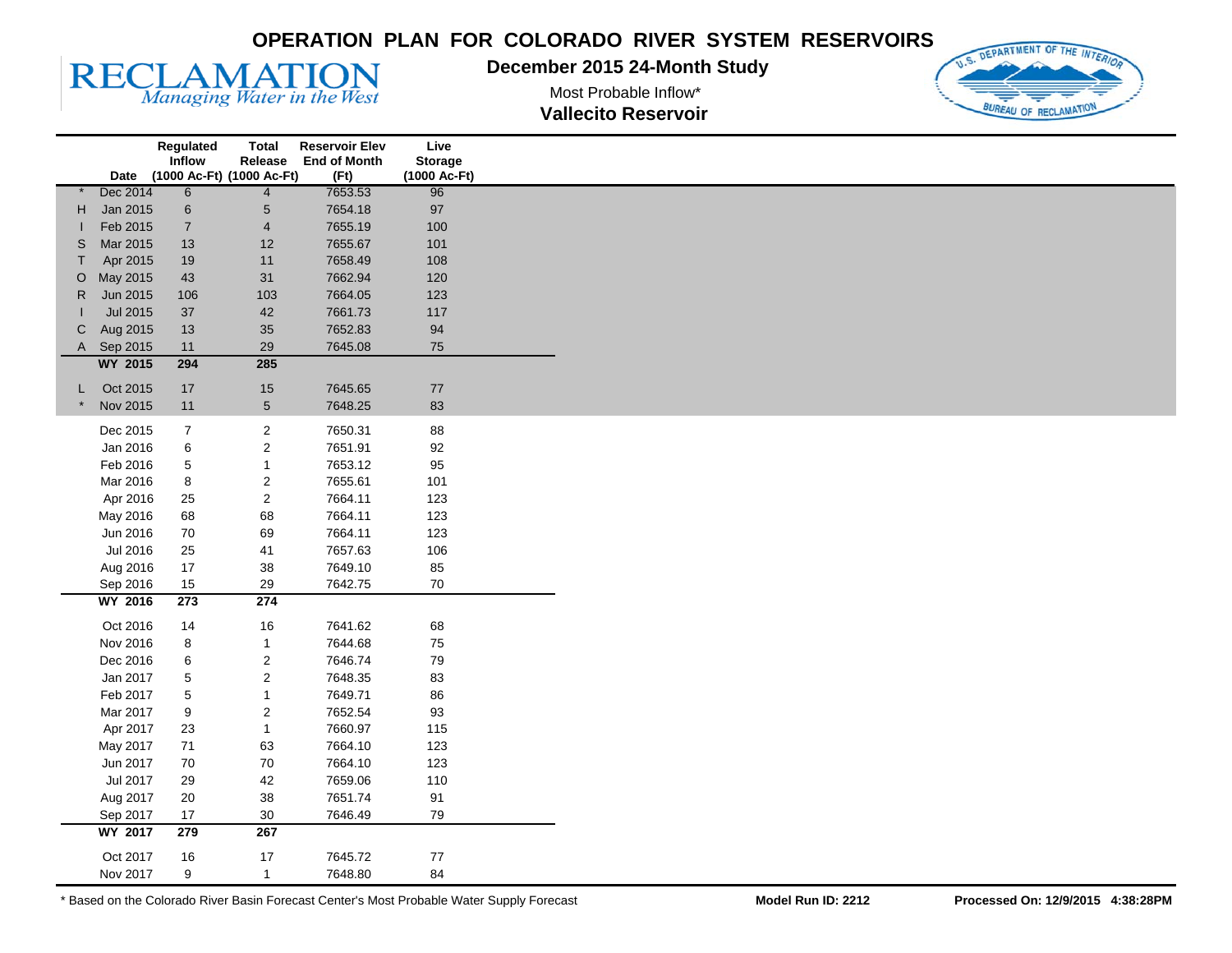

**December 2015 24-Month Study** 

Most Probable Inflow\* **Navajo Reservoir** 



|    |                      | <b>Mod Unreg</b>  | Azetea                                                         | Reg    | Evap                                      | <b>NIIP</b>                 | <b>Total</b> | <b>Reservoir Elev</b> | Live         | Farmington                |  |  |
|----|----------------------|-------------------|----------------------------------------------------------------|--------|-------------------------------------------|-----------------------------|--------------|-----------------------|--------------|---------------------------|--|--|
|    |                      | Inflow            | <b>Tunnel Div</b>                                              | Inflow | Losses                                    | <b>Diversion</b>            | Release      | End of Month Storage  |              | <b>Flow</b>               |  |  |
|    |                      | Date (1000 Ac-Ft) | (1000 Ac-Ft) (1000 Ac-Ft)(1000 Ac-Ft)(1000 Ac-Ft) (1000 Ac-Ft) | 17     |                                           |                             |              | (Ft)                  |              | (1000 Ac-Ft) (1000 Ac-Ft) |  |  |
|    | Dec 2014             | 19                | $\overline{0}$                                                 | 21     | $\mathbf{1}$                              | $\mathbf{0}$                | 21<br>21     | 6037.94<br>6037.90    | 1091         | 44                        |  |  |
| H. | Jan 2015<br>Feb 2015 | 23                | 0                                                              | 25     | $\overline{\mathbf{1}}$<br>$\overline{1}$ | $\pmb{0}$                   |              |                       | 1090<br>1096 | 40                        |  |  |
| S  | Mar 2015             | 28<br>86          | $\overline{7}$                                                 | 79     | $\overline{1}$                            | $\mathbf 0$<br>$\mathbf{3}$ | 19<br>20     | 6038.43<br>6043.43    | 1150         | 41<br>56                  |  |  |
| T. | Apr 2015             | 80                | 8                                                              | 63     | $\sqrt{2}$                                | 20                          | 21           | 6045.22               | 1170         | 38                        |  |  |
| O  | May 2015             | 178               | 24                                                             | 144    | 3                                         | 23                          | 21           | 6053.44               | 1267         | 93                        |  |  |
| R  | Jun 2015             | 285               | 38                                                             | 241    | $\overline{4}$                            | 20                          | 22           | 6068.60               | 1461         | 254                       |  |  |
|    | Jul 2015             | 76                | 9                                                              | 71     | 5                                         | 39                          | 27           | 6068.68               | 1462         | 90                        |  |  |
| С  | Aug 2015             | 15                |                                                                | 36     | $\overline{4}$                            | 33                          | 42           | 6065.47               | 1419         | 70                        |  |  |
|    | A Sep 2015           | 15                | $\overline{0}$                                                 | 33     | 3                                         | 25                          | 33           | 6063.41               | 1392         | 66                        |  |  |
|    | WY 2015              | 900               | 90                                                             | 797    | 27                                        | 170                         | 289          |                       |              | 903                       |  |  |
|    |                      |                   |                                                                |        |                                           |                             |              |                       |              |                           |  |  |
|    | Oct 2015             | 40                | $\mathbf{1}$                                                   | 38     | $\overline{2}$                            | $9\,$                       | $27\,$       | 6063.43               | 1392         |                           |  |  |
|    | Nov 2015             | 35                | $\mathbf{1}$                                                   | 28     | $\overline{1}$                            | $\mathbf{0}$                | 19           | 6064.00               | 1400         |                           |  |  |
|    | Dec 2015             | 25                | $\pmb{0}$                                                      | $20\,$ | -1                                        | 0                           | 21           | 6063.85               | 1398         | 35                        |  |  |
|    | Jan 2016             | 21                | $\pmb{0}$                                                      | 17     | $\overline{1}$                            | 0                           | 22           | 6063.46               | 1392         | 34                        |  |  |
|    | Feb 2016             | 24                | $\pmb{0}$                                                      | 21     | $\overline{1}$                            | $\pmb{0}$                   | $20\,$       | 6063.45               | 1392         | 31                        |  |  |
|    | Mar 2016             | 65                | $\overline{c}$                                                 | 57     | $\boldsymbol{2}$                          | $\mathbf 5$                 | 22           | 6065.59               | 1421         | 39                        |  |  |
|    | Apr 2016             | 155               | 14                                                             | 118    | 3                                         | 20                          | 21           | 6071.06               | 1495         | $72\,$                    |  |  |
|    | May 2016             | 250               | 37                                                             | 212    | 4                                         | 34                          | 104          | 6075.99               | 1566         | 232                       |  |  |
|    | Jun 2016             | 201               | 32                                                             | 169    | 5                                         | 49                          | 150          | 6073.53               | 1530         | 284                       |  |  |
|    | Jul 2016             | 44                | 6                                                              | 54     | 5                                         | 53                          | 37           | 6070.64               | 1489         | 90                        |  |  |
|    | Aug 2016             | 36                |                                                                | 55     | 4                                         | 44                          | 47           | 6067.76               | 1450         | 80                        |  |  |
|    | Sep 2016             | 34                |                                                                | 47     | 3                                         | 24                          | 83           | 6063.09               | 1388         | 108                       |  |  |
|    | WY 2016              | 930               | 96                                                             | 837    | 30                                        | 238                         | 574          |                       |              | 1005                      |  |  |
|    | Oct 2016             | 40                | 2                                                              | 41     | $\overline{c}$                            | 9                           | 23           | 6063.65               | 1395         | 47                        |  |  |
|    | Nov 2016             | 31                | 1                                                              | 24     | $\overline{1}$                            | $\pmb{0}$                   | 21           | 6063.79               | 1397         | 38                        |  |  |
|    | Dec 2016             | 25                | 0                                                              | 20     | 1                                         | 0                           | 22           | 6063.64               | 1395         | 37                        |  |  |
|    | Jan 2017             | 22                | 0                                                              | 18     | $\mathbf 1$                               | 0                           | 22           | 6063.32               | 1391         | 37                        |  |  |
|    | Feb 2017             | 30                | $\pmb{0}$                                                      | 27     | $\overline{1}$                            | $\pmb{0}$                   | 19           | 6063.82               | 1397         | 33                        |  |  |
|    | Mar 2017             | 92                | $\overline{c}$                                                 | 83     | $\boldsymbol{2}$                          | 5                           | 22           | 6067.94               | 1452         | 34                        |  |  |
|    | Apr 2017             | 170               | 15                                                             | 133    | 3                                         | $20\,$                      | 47           | 6072.58               | 1517         | 69                        |  |  |
|    | May 2017             | 277               | 41                                                             | 227    | 4                                         | 34                          | 231          | 6069.61               | 1475         | 284                       |  |  |
|    | Jun 2017             | 224               | 33                                                             | 190    | 4                                         | 49                          | 212          | 6064.03               | 1400         | 358                       |  |  |
|    | Jul 2017             | 66                | $\overline{7}$                                                 | 72     | 5                                         | 53                          | 22           | 6063.45               | 1392         | 173                       |  |  |
|    | Aug 2017             | 45                | 2                                                              | 62     | 4                                         | 45                          | 22           | 6062.80               | 1384         | 89                        |  |  |
|    | Sep 2017             | 43                |                                                                | 55     | 3                                         | 25                          | 23           | 6063.08               | 1387         | 62                        |  |  |
|    | WY 2017              | 1066              | 103                                                            | 951    | 29                                        | 238                         | 684          |                       |              | 1259                      |  |  |
|    |                      |                   |                                                                | 47     |                                           |                             |              |                       |              |                           |  |  |
|    | Oct 2017             | 47                | 2<br>$\mathbf{1}$                                              | 25     | $\overline{c}$                            | 9                           | 24           | 6063.98               | 1399         | 57                        |  |  |
|    | Nov 2017             | 34                |                                                                |        | $\mathbf{1}$                              | 0                           | 21           | 6064.26               | 1403         | 49                        |  |  |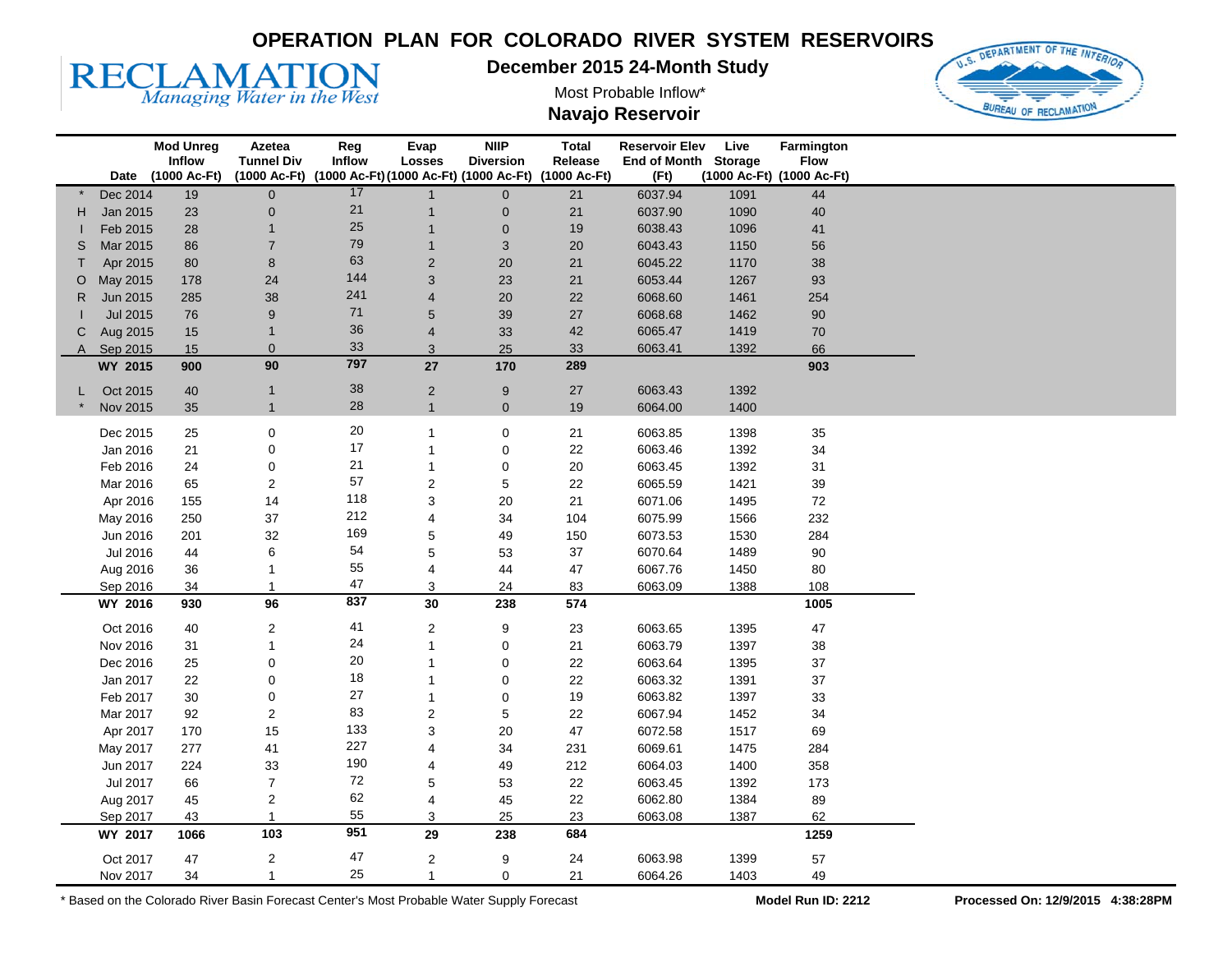

**December 2015 24-Month Study** 

Most Probable Inflow\*

**Lake Powell** 



|    |                      | Unreg<br>Inflow | Regulated<br><b>Inflow</b> | Evap<br><b>Losses</b> | <b>PowerPlant</b><br>Release                        | <b>Bypass</b><br>Release | Total<br>Release | <b>Reservoir Elev</b><br><b>End of Month</b> | <b>Bank</b><br><b>Storage</b> | <b>EOM</b><br><b>Storage</b> | Lees<br><b>Ferry Gage</b> |  |
|----|----------------------|-----------------|----------------------------|-----------------------|-----------------------------------------------------|--------------------------|------------------|----------------------------------------------|-------------------------------|------------------------------|---------------------------|--|
|    | Date                 |                 | (1000 Ac-Ft) (1000 Ac-Ft)  |                       | (1000 Ac-Ft) (1000 Ac-Ft) (1000 Ac-Ft) (1000 Ac-Ft) |                          |                  | (Ft)                                         |                               | (1000 Ac-Ft) (1000 Ac-Ft)    | (1000 Ac-Ft)              |  |
|    | Dec 2014             | 409             | 465                        | $\overline{25}$       | 864                                                 | $\overline{0}$           | 864              | 3597.75                                      | 4977                          | 11537                        | 880                       |  |
| H. | Jan 2015             | 348             | 449                        | 8                     | 862                                                 | $\pmb{0}$                | 862              | 3593.57                                      | 4945                          | 11147                        | 878                       |  |
|    | Feb 2015             | 424             | 464                        | 8                     | 589                                                 | $\pmb{0}$                | 589              | 3592.23                                      | 4936                          | 11024                        | 595                       |  |
| S  | Mar 2015             | 552             | 543                        | 14                    | 649                                                 | $\pmb{0}$                | 649              | 3591.02                                      | 4927                          | 10913                        | 656                       |  |
|    | Apr 2015             | 639             | 539                        | 21                    | 600                                                 | $\pmb{0}$                | 600              | 3590.18                                      | 4921                          | 10837                        | 610                       |  |
| O  | May 2015             | 1613            | 1431                       | 25                    | 699                                                 | $\pmb{0}$                | 699              | 3597.27                                      | 4973                          | 11491                        | 708                       |  |
| R  | Jun 2015             | 3389            | 2570                       | 44                    | 800                                                 | $\pmb{0}$                | 800              | 3613.54                                      | 5101                          | 13090                        | 801                       |  |
|    | <b>Jul 2015</b>      | 1072            | 1002                       | 55                    | 1048                                                | $\pmb{0}$                | 1048             | 3612.62                                      | 5093                          | 12996                        | 1079                      |  |
| С  | Aug 2015             | 313             | 466                        | 54                    | 799                                                 | $\pmb{0}$                | 799              | 3609.07                                      | 5065                          | 12637                        | 821                       |  |
| A  | Sep 2015             | 276             | 435                        | 49                    | 714                                                 | $\pmb{0}$                | 714              | 3606.01                                      | 5040                          | 12333                        | 732                       |  |
|    | WY 2015              | 10174           | 9419                       | 368                   | 8868                                                | 132                      | 9000             |                                              |                               |                              | 9154                      |  |
|    | Oct 2015             | 535             | 680                        | 34                    | 600                                                 | $\pmb{0}$                | 600              | 3606.44                                      | 5044                          | 12375                        | 617                       |  |
|    | Nov 2015             | 449             | 534                        | 32                    | 604                                                 | $\mathbf 0$              | 604              | 3605.47                                      | 5036                          | 12280                        | 593                       |  |
|    |                      |                 |                            |                       |                                                     |                          |                  |                                              |                               |                              |                           |  |
|    | Dec 2015<br>Jan 2016 | 320             | 446                        | $26\,$                | 900<br>900                                          | 0<br>0                   | 900<br>900       | 3600.89<br>3596.13                           | 5001                          | 11836                        | 906                       |  |
|    | Feb 2016             | 280<br>330      | 421<br>435                 | 8<br>8                | 700                                                 | $\pmb{0}$                | 700              | 3593.41                                      | 4964                          | 11385<br>11132               | 909<br>705                |  |
|    | Mar 2016             | 540             | 473                        | 14                    | 650                                                 | $\pmb{0}$                | 650              | 3591.49                                      | 4944<br>4930                  | 10956                        | 656                       |  |
|    | Apr 2016             | 820             | 638                        | 22                    | 600                                                 | 0                        | 600              | 3591.65                                      | 4931                          | 10971                        | 610                       |  |
|    | May 2016             | 1680            | 1530                       | 26                    | 700                                                 | 0                        | 700              | 3599.63                                      | 4991                          | 11715                        | 708                       |  |
|    | Jun 2016             | 2300            | 2046                       | 43                    | 800                                                 | 0                        | 800              | 3610.97                                      | 5080                          | 12828                        | 809                       |  |
|    | Jul 2016             | 800             | 787                        | 54                    | 950                                                 | 0                        | 950              | 3608.98                                      | 5064                          | 12628                        | 965                       |  |
|    |                      | 350             | 475                        | 53                    | 900                                                 | 0                        | 900              | 3604.51                                      | 5029                          | 12186                        | 917                       |  |
|    | Aug 2016<br>Sep 2016 | 320             | 483                        | 47                    | 695                                                 | 0                        | 695              | 3602.03                                      | 5009                          | 11945                        | 708                       |  |
|    | WY 2016              | 8724            | 8947                       | 366                   | 9000                                                | 0                        | 9000             |                                              |                               |                              | 9102                      |  |
|    |                      |                 |                            |                       |                                                     |                          |                  |                                              |                               |                              |                           |  |
|    | Oct 2016             | 438             | 467                        | 32                    | 600                                                 | 0                        | 600              | 3600.44                                      | 4997                          | 11792                        | 609                       |  |
|    | Nov 2016             | 439             | 442                        | 31                    | 600                                                 | $\mathbf 0$              | 600              | 3598.61                                      | 4983                          | 11618                        | 606                       |  |
|    | Dec 2016             | 363             | 450                        | 24                    | 800                                                 | 0                        | 800              | 3594.91                                      | 4955                          | 11271                        | 806                       |  |
|    | Jan 2017             | 361             | 448                        | $\overline{7}$        | 800                                                 | 0                        | 800              | 3591.30                                      | 4929                          | 10939                        | 809                       |  |
|    | Feb 2017             | 393             | 431                        | 8                     | 650                                                 | 0                        | 650              | 3588.98                                      | 4912                          | 10728                        | 655                       |  |
|    | Mar 2017             | 665             | 572                        | 13                    | 650                                                 | 0                        | 650              | 3588.04                                      | 4905                          | 10644                        | 656                       |  |
|    | Apr 2017             | 1056            | 876                        | 21                    | 600                                                 | 0                        | 600              | 3590.66                                      | 4924                          | 10880                        | 610                       |  |
|    | May 2017             | 2343            | 2193                       | 27                    | 650                                                 | 0                        | 650              | 3605.51                                      | 5036                          | 12284                        | 658                       |  |
|    | Jun 2017             | 2666            | 2338                       | 46                    | 800                                                 | 0                        | 800              | 3619.08                                      | 5147                          | 13666                        | 809                       |  |
|    | Jul 2017             | 1091            | 982                        | 57                    | 1000                                                | $\pmb{0}$                | 1000             | 3618.42                                      | 5141                          | 13596                        | 1015                      |  |
|    | Aug 2017             | 500             | 603                        | 56                    | 1050                                                | 0                        | 1050             | 3613.94                                      | 5104                          | 13131                        | 1067                      |  |
|    | Sep 2017             | 408             | 544                        | 51                    | 800                                                 | 0                        | 800              | 3611.15                                      | 5081                          | 12847                        | 813                       |  |
|    | WY 2017              | 10723           | 10347                      | 373                   | 9000                                                | 0                        | 9000             |                                              |                               |                              | 9113                      |  |
|    | Oct 2017             | 512             | 561                        | 35                    | 600                                                 | 0                        | 600              | 3610.48                                      | 5076                          | 12778                        | 609                       |  |
|    | Nov 2017             | 473             | 503                        | 33                    | 600                                                 | 0                        | 600              | 3609.28                                      | 5066                          | 12657                        | 606                       |  |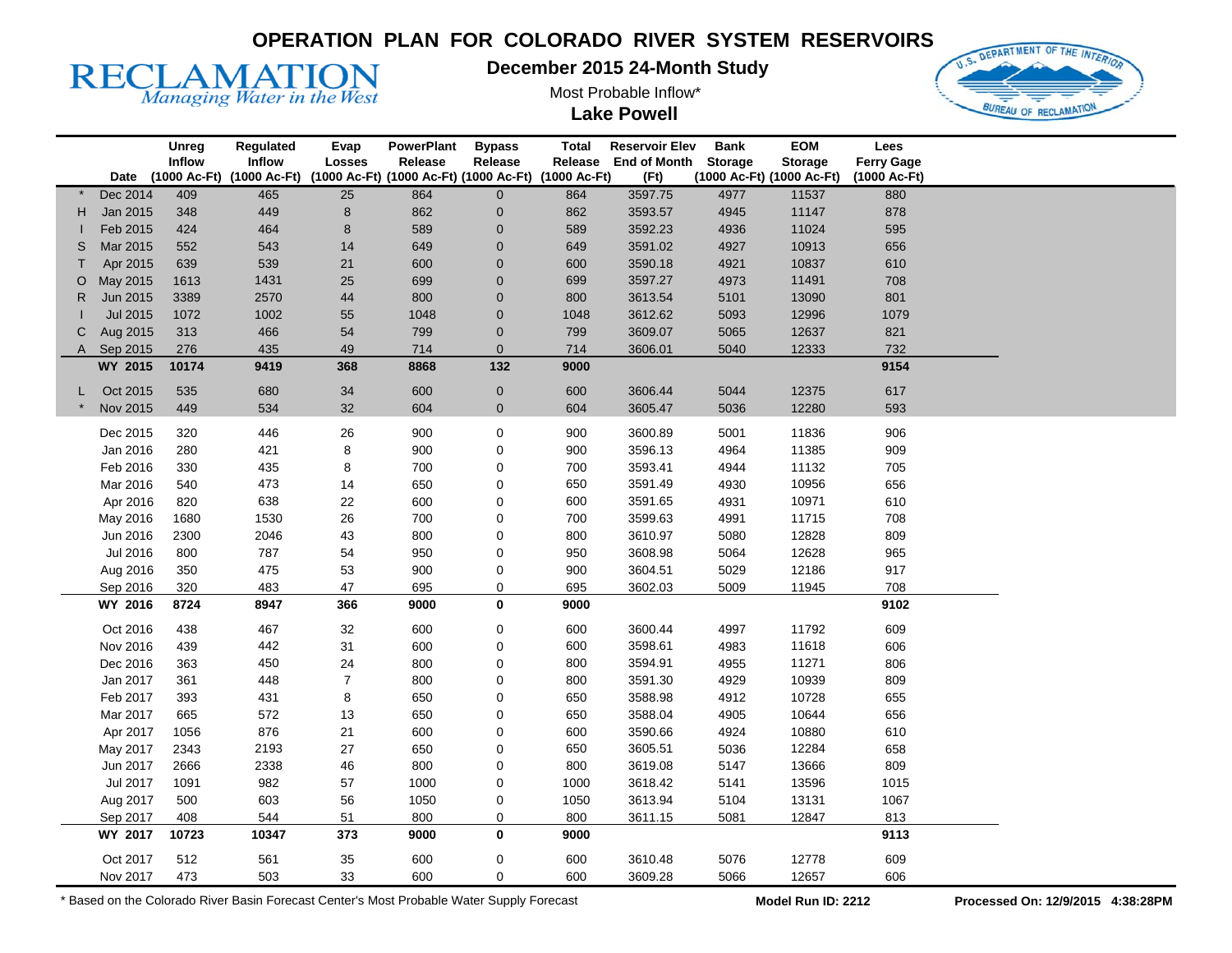

**December 2015 24-Month Study** 

Most Probable Inflow\*



**Hoover Dam - Lake Mead** 

|              |                 | Glen         | <b>Side Inflow</b>                               | Evap          | <b>Total</b> | <b>Total</b> | <b>SNWP</b>      | Downstream                | <b>Bank</b>    | <b>Reservoir Elev</b> | <b>EOM</b>     |  |
|--------------|-----------------|--------------|--------------------------------------------------|---------------|--------------|--------------|------------------|---------------------------|----------------|-----------------------|----------------|--|
|              |                 | Release      | Glen to Hoover                                   | <b>Losses</b> | Release      | Release      | <b>Use</b>       | Requirements              | <b>Storage</b> | <b>End of Month</b>   | <b>Storage</b> |  |
|              | Date            | (1000 Ac-Ft) | (1000 Ac-Ft) (1000 Ac-Ft)(1000 Ac-Ft) (1000 CFS) |               |              |              | (1000 Ac-Ft)     | (1000 Ac-Ft) (1000 Ac-Ft) |                | (Ft)                  | (1000 Ac-Ft)   |  |
|              | Dec 2014        | 864          | 56                                               | 37            | 493          | 8.0          | 8                | 492                       | 693            | 1087.79               | 10667          |  |
| H.           | Jan 2015        | 862          | $73\,$                                           | 31            | 832          | 13.5         | 6                | 832                       | 697            | 1088.51               | 10729          |  |
|              | Feb 2015        | 589          | $90\,$                                           | 28            | 600          | 10.8         | 8                | 599                       | 700            | 1088.98               | 10769          |  |
| S            | Mar 2015        | 649          | 57                                               | 31            | 1034         | 16.8         | 14               | 1033                      | 677            | 1084.87               | 10419          |  |
|              | Apr 2015        | 600          | 26                                               | 38            | 1087         | 18.3         | $20\,$           | 1086                      | 646            | 1079.03               | 9931           |  |
| O            | May 2015        | 699          | 25                                               | 43            | 871          | 14.2         | 25               | 862                       | 632            | 1076.57               | 9729           |  |
| R.           | Jun 2015        | 800          | $16\,$                                           | 52            | 868          | 14.6         | 25               | 868                       | 624            | 1075.08               | 9607           |  |
|              | <b>Jul 2015</b> | 1048         | 80                                               | 65            | 767          | 12.5         | 28               | 766                       | 641            | 1078.15               | 9858           |  |
| С            | Aug 2015        | 799          | 114                                              | 70            | 803          | 13.1         | 27               | 802                       | 642            | 1078.31               | 9871           |  |
| $\mathsf{A}$ | Sep 2015        | 714          | 73                                               | 58            | 723          | 12.1         | 25               | 722                       | 641            | 1078.10               | 9854           |  |
|              | WY 2015         | 9000         | 722                                              | 540           | 9246         |              | 221              | 9216                      |                |                       |                |  |
|              | Oct 2015        | 600          | 118                                              | 42            | 578          | 9.4          | $20\,$           | 577                       | 645            | 1078.99               | 9927           |  |
|              | Nov 2015        | 604          | 14                                               | 42            | 631          | 10.6         | 12               | 630                       | 641            | 1078.23               | 9865           |  |
|              |                 |              |                                                  |               |              |              |                  |                           |                |                       |                |  |
|              | Dec 2015        | 900          | 96                                               | 36            | 617          | 10.0         | $10$             | 617                       | 662            | 1082.00               | 10177          |  |
|              | Jan 2016        | 900          | $72\,$                                           | 30            | 678          | 11.0         | 8                | 678                       | 677            | 1084.86               | 10418          |  |
|              | Feb 2016        | 700          | 77                                               | 28            | 569          | 9.9          | $\boldsymbol{7}$ | 569                       | 688            | 1086.77               | 10580          |  |
|              | Mar 2016        | 650          | 61                                               | 31            | 1023         | 16.6         | 15               | 1023                      | 666            | 1082.80               | 10244          |  |
|              | Apr 2016        | 600          | 76                                               | 38            | 1107         | 18.6         | 21               | 1107                      | 636            | 1077.24               | 9784           |  |
|              | May 2016        | 700          | 49                                               | 43            | 1014         | 16.5         | 29               | 1014                      | 615            | 1073.36               | 9468           |  |
|              | Jun 2016        | 800          | 23                                               | 51            | 939          | 15.8         | 30               | 939                       | 603            | 1071.06               | 9284           |  |
|              | <b>Jul 2016</b> | 950          | 67                                               | 64            | 890          | 14.5         | 31               | 890                       | 605            | 1071.44               | 9314           |  |
|              | Aug 2016        | 900          | 127                                              | 68            | 795          | 12.9         | 29               | 795                       | 614            | 1073.01               | 9440           |  |
|              | Sep 2016        | 695          | 114                                              | 56            | 726          | 12.2         | 16               | 726                       | 614            | 1073.14               | 9451           |  |
|              | WY 2016         | 9000         | 894                                              | 531           | 9567         |              | 227              | 9565                      |                |                       |                |  |
|              | Oct 2016        | 600          | 61                                               | 41            | 483          | $7.9$        | $20\,$           | 483                       | 621            | 1074.49               | 9560           |  |
|              | Nov 2016        | 600          | 50                                               | 41            | 629          | 10.6         | 11               | 629                       | 620            | 1074.14               | 9531           |  |
|              | Dec 2016        | 800          | 96                                               | 36            | 560          | 9.1          | $\overline{7}$   | 560                       | 637            | 1077.52               | 9806           |  |
|              | Jan 2017        | 800          | $72\,$                                           | 30            | 699          | 11.4         | 8                | 699                       | 646            | 1079.06               | 9933           |  |
|              | Feb 2017        | 650          | $77 \,$                                          | 27            | 627          | 11.3         | $\boldsymbol{7}$ | 627                       | 650            | 1079.80               | 9995           |  |
|              | Mar 2017        | 650          | 61                                               | 30            | 1025         | 16.7         | 15               | 1025                      | 628            | 1075.69               | 9657           |  |
|              | Apr 2017        | 600          | 76                                               | 37            | 1098         | 18.5         | 21               | 1098                      | 598            | 1070.08               | 9206           |  |
|              | May 2017        | 650          | 49                                               | 42            | 1004         | 16.3         | $30\,$           | 1004                      | 575            | 1065.59               | 8853           |  |
|              | Jun 2017        |              | 23                                               | 50            | 931          | 15.7         | $30\,$           | 931                       | 564            | 1063.31               | 8676           |  |
|              | Jul 2017        | 800<br>1000  | 67                                               | 62            | 881          | 14.3         | 31               | 881                       | 570            | 1064.44               | 8764           |  |
|              | Aug 2017        | 1050         | 127                                              | 66            | 786          |              | 29               |                           | 588            | 1068.00               | 9041           |  |
|              |                 |              |                                                  | 55            |              | 12.8<br>12.2 | 16               | 786                       |                |                       | 9150           |  |
|              | Sep 2017        | 800<br>9000  | 114<br>874                                       | 517           | 726<br>9449  |              | 227              | 726                       | 595            | 1069.37               |                |  |
|              | WY 2017         |              |                                                  |               |              |              |                  | 9449                      |                |                       |                |  |
|              | Oct 2017        | 600          | 61                                               | 41            | 486          | $7.9$        | 21               | 486                       | 602            | 1070.72               | 9257           |  |
|              | Nov 2017        | 600          | 50                                               | 41            | 631          | 10.6         | 11               | 631                       | 600            | 1070.33               | 9226           |  |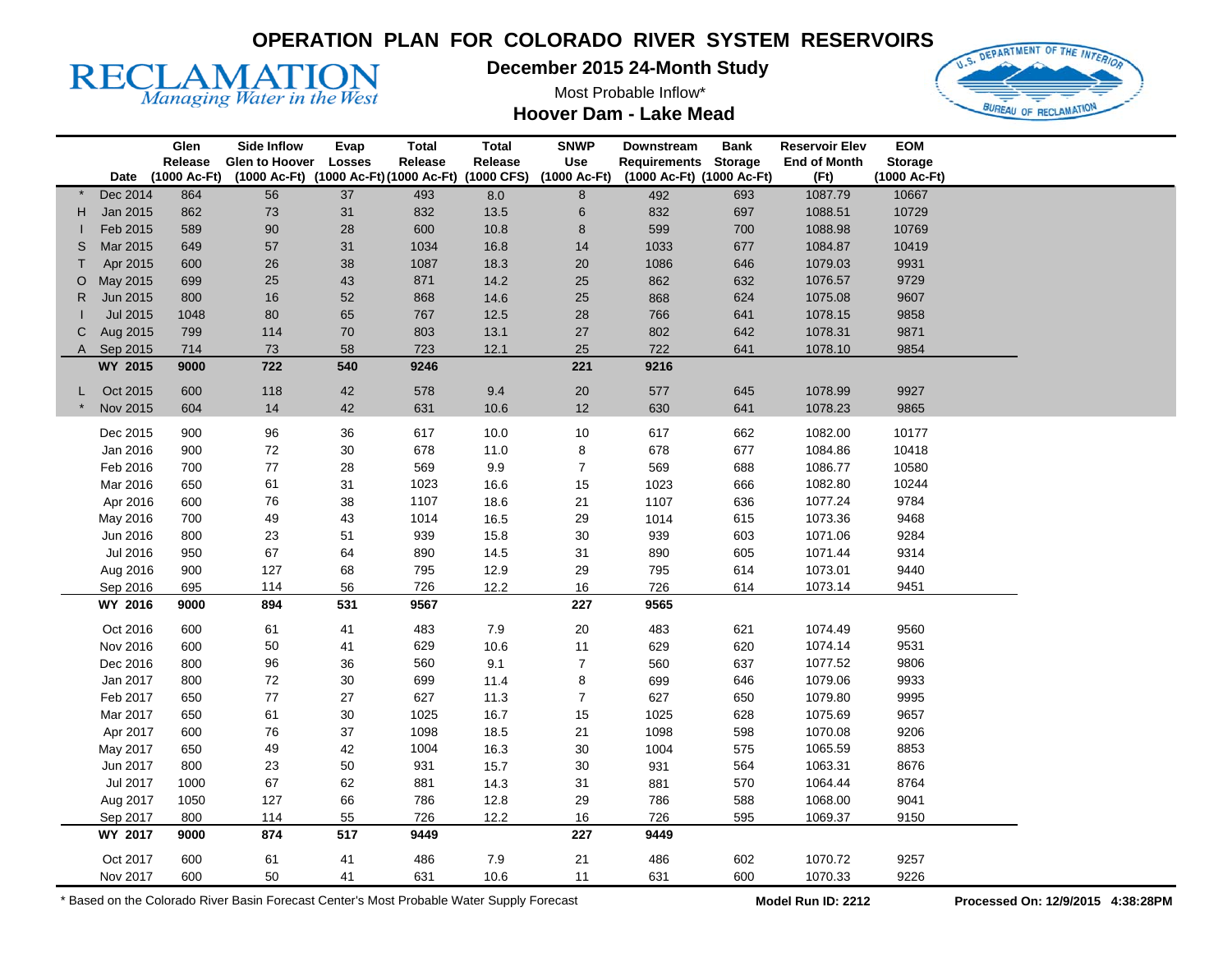

**December 2015 24-Month Study** 

Most Probable Inflow\* **Davis Dam - Lake Mohave** 



|            |                     | Hoover       | Side          | Evap      | Power       | Spill            | <b>Total</b>                                      | <b>Total</b> | <b>Reservoir Elev</b> | EOM            |  |
|------------|---------------------|--------------|---------------|-----------|-------------|------------------|---------------------------------------------------|--------------|-----------------------|----------------|--|
|            |                     | Release      | <b>Inflow</b> | Losses    | Release     | Release          | Release                                           |              | Release End of Month  | <b>Storage</b> |  |
|            | Date                | (1000 Ac-Ft) | (1000 Ac-Ft)  |           |             |                  | (1000 Ac-Ft)(1000 Ac-Ft)(1000 Ac-Ft) (1000 Ac-Ft) | (1000 CFS)   | (Ft)                  | (1000 Ac-Ft)   |  |
|            | Dec 2014            | 493          | $-2$          | 9         | 445         | $\mathbf 0$      | 445                                               | 7.2          | 637.75                | 1558           |  |
| H.         | Jan 2015            | 832          | $-22$         | $10\,$    | 660         | $\mathbf 0$      | 660                                               | 10.7         | 642.98                | 1698           |  |
|            | Feb 2015            | 600          | $-8$          | 10        | 625         | $\boldsymbol{0}$ | 625                                               | 11.3         | 641.43                | 1656           |  |
| S          | Mar 2015            | 1034         | $-21$         | $13$      | 963         | $\mathbf 0$      | 963                                               | 15.7         | 642.78                | 1693           |  |
| T.         | Apr 2015            | 1087         | $-18$         | 17        | 1022        | $\mathbf 0$      | 1022                                              | 17.2         | 643.88                | 1723           |  |
| O          | May 2015            | 871          | $-10$         | 22        | 854         | $\mathbf 0$      | 854                                               | 13.9         | 643.30                | 1707           |  |
| R.         | Jun 2015            | 868          | $-19$         | $26\,$    | 810         | $\mathbf 0$      | 810                                               | 13.6         | 643.81                | 1721           |  |
|            | Jul 2015            | 767          | $-14$         | 25        | 762         | $\theta$         | 762                                               | 12.4         | 642.57                | 1687           |  |
| C          | Aug 2015            | 803          | $-16$         | 23        | 775         | $\pmb{0}$        | 775                                               | 12.6         | 642.12                | 1675           |  |
| A Sep 2015 |                     | 723          | $-16$         | 18        | 758         | $\mathbf 0$      | 758                                               | 12.7         | 639.56                | 1606           |  |
|            | WY 2015             | 9246         | $-142$        | 198       | 8945        | $\bf{0}$         | 8945                                              |              |                       |                |  |
| L.         | Oct 2015            | 578          | $-7$          | $15\,$    | 655         | $\mathbf 0$      | 655                                               | 10.7         | 635.80                | 1507           |  |
|            | Nov 2015            | 631          | $-14$         | $10$      | 599         | $\pmb{0}$        | 599                                               | 10.1         | 636.11                | 1514           |  |
|            |                     |              |               |           |             |                  |                                                   |              |                       |                |  |
|            | Dec 2015            | 617          | $-12$         | 9         | 527         | $\pmb{0}$        | 527                                               | 8.6          | 638.70                | 1583           |  |
|            | Jan 2016            | 678          | $-13$         | 10        | 580         | $\mathbf 0$      | 580                                               | 9.4          | 641.50                | 1658           |  |
|            | Feb 2016            | 569          | $-13$         | 10        | 538         | 0                | 538                                               | 9.4          | 641.80                | 1666           |  |
|            | Mar 2016            | 1023         | $-15$         | $13$      | 960         | $\mathbf 0$      | 960                                               | 15.6         | 643.05                | 1700           |  |
|            | Apr 2016            | 1107         | $-19$         | $17$      | 1073        | $\mathbf 0$      | 1073                                              | 18.0         | 643.00                | 1699           |  |
|            | May 2016            | 1014         | $-15$         | 22        | 976         | 0                | 976                                               | 15.9         | 643.00                | 1699           |  |
|            | Jun 2016            | 939          | $-17$         | 25        | 923         | 0                | 923                                               | 15.5         | 642.00                | 1671           |  |
|            | Jul 2016            | 890          | $-13$         | 25        | 865         | $\mathbf 0$      | 865                                               | 14.1         | 641.50                | 1658           |  |
|            | Aug 2016            | 795          | $-10$         | 23        | 762         | $\pmb{0}$        | 762                                               | 12.4         | 641.50                | 1658           |  |
|            | Sep 2016<br>WY 2016 | 726<br>9567  | -6<br>$-155$  | 18<br>197 | 742<br>9202 | 0<br>$\mathbf 0$ | 742<br>9202                                       | 12.5         | 640.01                | 1617           |  |
|            |                     |              |               |           |             |                  |                                                   |              |                       |                |  |
|            | Oct 2016            | 483          | $\mathbf{1}$  | $15\,$    | 653         | 0                | 653                                               | 10.6         | 633.00                | 1434           |  |
|            | Nov 2016            | 629          | $-11$         | $10$      | 556         | 0                | 556                                               | 9.3          | 635.00                | 1486           |  |
|            | Dec 2016            | 560          | $-12$         | 9         | 442         | 0                | 442                                               | $7.2\,$      | 638.71                | 1583           |  |
|            | Jan 2017            | 699          | $-13$         | $10\,$    | 594         | 0                | 594                                               | 9.7          | 641.80                | 1666           |  |
|            | Feb 2017            | 627          | $-13$         | 10        | 604         | 0                | 604                                               | 10.9         | 641.80                | 1666           |  |
|            | Mar 2017            | 1025         | $-15$         | 13        | 963         | 0                | 963                                               | 15.7         | 643.05                | 1700           |  |
|            | Apr 2017            | 1098         | $-19$         | 17        | 1064        | 0                | 1064                                              | 17.9         | 643.00                | 1699           |  |
|            | May 2017            | 1004         | $-15$         | 22        | 967         | 0                | 967                                               | 15.7         | 643.00                | 1699           |  |
|            | Jun 2017            | 931          | $-17$         | 25        | 916         | 0                | 916                                               | 15.4         | 642.00                | 1671           |  |
|            | Jul 2017            | 881          | $-13$         | 25        | 856         | 0                | 856                                               | 13.9         | 641.50                | 1658           |  |
|            | Aug 2017            | 786          | $-10$         | 23        | 753         | $\pmb{0}$        | 753                                               | 12.2         | 641.50                | 1658           |  |
|            | Sep 2017            | 726          | -6            | 18        | 742         | $\mathbf 0$      | 742                                               | 12.5         | 640.01                | 1617           |  |
|            | WY 2017             | 9449         | $-143$        | 197       | 9109        | 0                | 9109                                              |              |                       |                |  |
|            | Oct 2017            | 486          | $\mathbf{1}$  | 15        | 656         | 0                | 656                                               | 10.7         | 633.00                | 1434           |  |
|            | Nov 2017            | 631          | $-11$         | 10        | 559         | $\Omega$         | 559                                               | 9.4          | 635.00                | 1486           |  |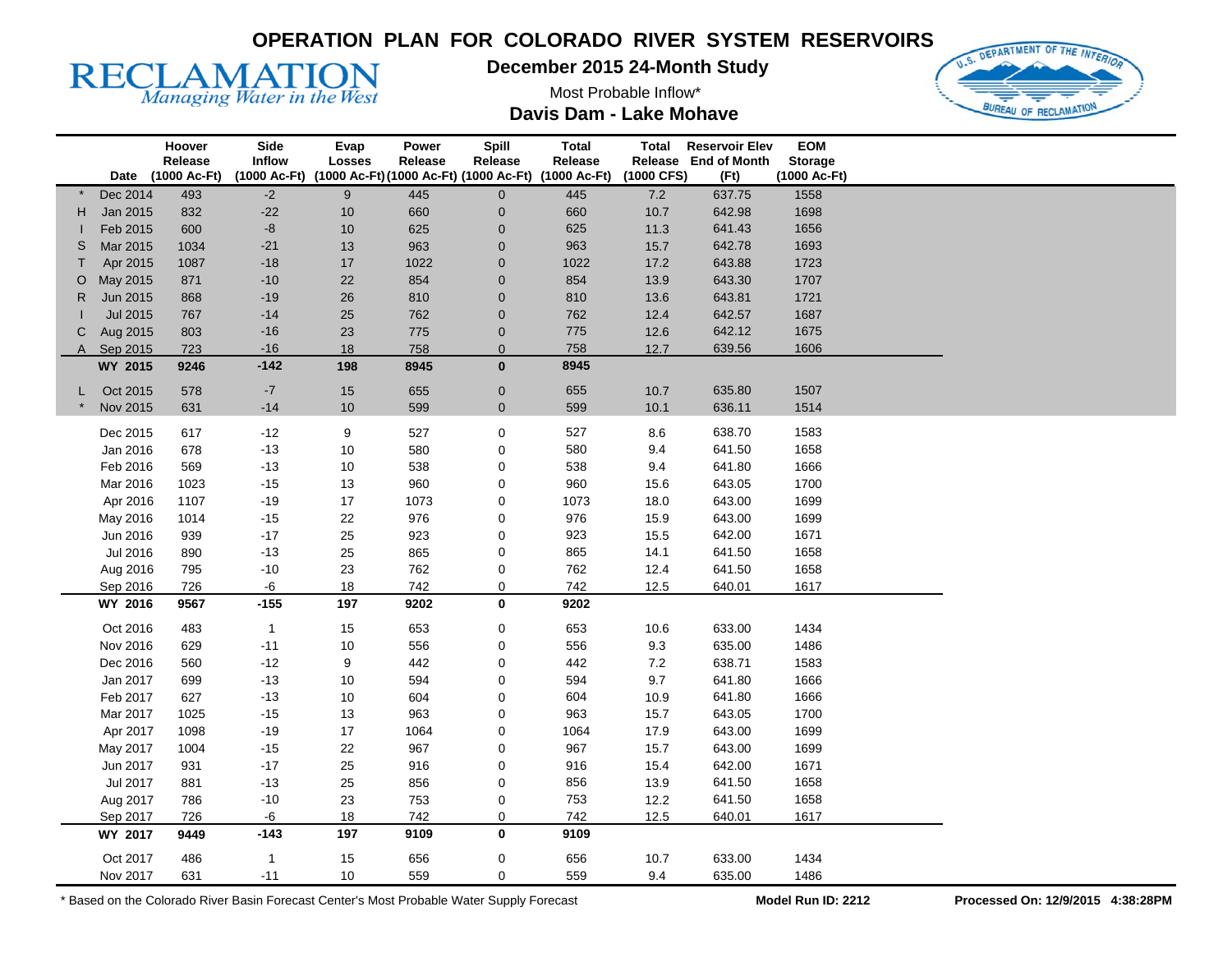**December 2015 24-Month Study** 



**RECLAMATION** 

Most Probable Inflow\* **Parker Dam - Lake Havasu** 

|    |                 | <b>Davis</b><br>Release | Side<br>Inflow            | <b>Evap</b><br><b>Losses</b> | <b>Total</b><br>Release | <b>Total</b><br>Release | <b>MWD</b><br><b>Diversion</b> | <b>CAP</b><br><b>Diversion</b> | <b>Reservoir Elev</b><br><b>End of Month</b> | <b>EOM</b><br><b>Storage</b> | <b>Flow To</b><br><b>Mexico</b> | <b>Flow To</b><br><b>Mexico</b> |  |
|----|-----------------|-------------------------|---------------------------|------------------------------|-------------------------|-------------------------|--------------------------------|--------------------------------|----------------------------------------------|------------------------------|---------------------------------|---------------------------------|--|
|    | Date            | (1000 Ac-Ft)            | (1000 Ac-Ft) (1000 Ac-Ft) |                              | (1000 Ac-Ft)            | (1000 CFS)              | (1000 Ac-Ft) (1000 Ac-Ft)      |                                | (Ft)                                         | (1000 Ac-Ft) (1000 Ac-Ft)    |                                 | (1000 CFS)                      |  |
|    | Dec 2014        | 445                     | 18                        | $\overline{7}$               | 240                     | 3.9                     | 109                            | 132                            | 446.36                                       | 549                          | 98                              | 1.6                             |  |
| H. | Jan 2015        | 660                     | 17                        | 6                            | 348                     | $5.7\,$                 | 105                            | 180                            | 448.22                                       | 584                          | 146                             | $2.4\,$                         |  |
|    | Feb 2015        | 625                     | 9                         | 8                            | 473                     | 8.5                     | 54                             | 109                            | 447.38                                       | 568                          | 172                             | 3.1                             |  |
| S  | Mar 2015        | 963                     | 3                         | 9                            | 707                     | 11.5                    | 86                             | 146                            | 447.89                                       | 578                          | 219                             | 3.6                             |  |
|    | Apr 2015        | 1022                    | 13                        | 11                           | 752                     | 12.6                    | 104                            | 154                            | 448.09                                       | 582                          | 210                             | 3.5                             |  |
| O  | May 2015        | 854                     | 21                        | 13                           | 559                     | 9.1                     | 108                            | 177                            | 448.50                                       | 590                          | 113                             | 1.8                             |  |
| R. | Jun 2015        | 810                     | 19                        | 16                           | 615                     | 10.3                    | 104                            | 77                             | 448.89                                       | 597                          | 109                             | 1.8                             |  |
|    | <b>Jul 2015</b> | 762                     | 17                        | 17                           | 592                     | 9.6                     | 107                            | 70                             | 447.99                                       | 580                          | 107                             | 1.7                             |  |
| C  | Aug 2015        | 775                     | 16                        | 17                           | 580                     | 9.4                     | 107                            | 70                             | 448.30                                       | 586                          | 93                              | 1.5                             |  |
|    | A Sep 2015      | 758                     | 19                        | 15                           | 487                     | 8.2                     | 104                            | 168                            | 448.04                                       | 581                          | 90                              | 1.5                             |  |
|    | WY 2015         | 8945                    | 178                       | 140                          | 6135                    |                         | 1195                           | 1566                           |                                              |                              | 1510                            |                                 |  |
|    | Oct 2015        | 655                     | 34                        | 12                           | 458                     | 7.5                     | 101                            | 115                            | 447.88                                       | 578                          | 59                              | $1.0$                           |  |
|    | Nov 2015        | 599                     | 12                        | 9                            | 385                     | 6.5                     | 98                             | 120                            | 447.57                                       | 572                          | 93                              | 1.6                             |  |
|    | Dec 2015        | 527                     | 21                        | $\overline{7}$               | 330                     | $5.4\,$                 | 99                             | 129                            | 446.50                                       | 552                          | 104                             | $1.7$                           |  |
|    | Jan 2016        | 580                     | 18                        | 6                            | 348                     | $5.7\,$                 | 99                             | 140                            | 446.50                                       | 552                          | 130                             | 2.1                             |  |
|    | Feb 2016        | 538                     | 11                        | 8                            | 435                     | $7.6$                   | 15                             | 86                             | 446.50                                       | 552                          | 161                             | 2.8                             |  |
|    | Mar 2016        | 960                     | 15                        | 9                            | 719                     | 11.7                    | 95                             | 140                            | 446.70                                       | 555                          | 205                             | 3.3                             |  |
|    | Apr 2016        | 1073                    | 23                        | 11                           | 786                     | 13.2                    | $90\,$                         | 162                            | 448.70                                       | 593                          | 205                             | 3.4                             |  |
|    | May 2016        | 976                     | 17                        | 13                           | 707                     | 11.5                    | 93                             | 168                            | 448.70                                       | 593                          | 113                             | $1.8\,$                         |  |
|    | Jun 2016        | 923                     | 15                        | 16                           | 700                     | 11.8                    | 90                             | 118                            | 448.70                                       | 593                          | 111                             | $1.9$                           |  |
|    | Jul 2016        | 865                     | 29                        | 17                           | 703                     | 11.4                    | 93                             | 80                             | 448.00                                       | 580                          | 119                             | 1.9                             |  |
|    | Aug 2016        | 762                     | 27                        | 17                           | 598                     | 9.7                     | 93                             | 79                             | 447.50                                       | 571                          | 100                             | 1.6                             |  |
|    | Sep 2016        | 742                     | 23                        | 15                           | 533                     | 9.0                     | 90                             | 118                            | 447.50                                       | 570                          | 89                              | 1.5                             |  |
|    | WY 2016         | 9202                    | 246                       | 139                          | 6701                    |                         | 1057                           | 1454                           |                                              |                              | 1490                            |                                 |  |
|    | Oct 2016        | 653                     | 25                        | 12                           | 441                     | $7.2\,$                 | 93                             | 124                            | 447.50                                       | 571                          | 55                              | $0.9\,$                         |  |
|    | Nov 2016        | 556                     | 27                        | 9                            | 357                     | 6.0                     | 90                             | 121                            | 447.50                                       | 571                          | 103                             | 1.7                             |  |
|    | Dec 2016        | 442                     | 21                        | $\overline{7}$               | 269                     | 4.4                     | 93                             | 108                            | 446.50                                       | 552                          | 108                             | 1.7                             |  |
|    | Jan 2017        | 594                     | 18                        | 6                            | 347                     | 5.6                     | 79                             | 174                            | 446.50                                       | 552                          | 130                             | 2.1                             |  |
|    | Feb 2017        | 604                     | 11                        | 8                            | 438                     | 7.9                     | 70                             | 93                             | 446.50                                       | 552                          | 161                             | 2.9                             |  |
|    | Mar 2017        | 963                     | 15                        | 9                            | 730                     | 11.9                    | 79                             | 147                            | 446.70                                       | 555                          | 205                             | 3.3                             |  |
|    | Apr 2017        | 1064                    | 23                        | 11                           | 784                     | 13.2                    | 76                             | 169                            | 448.70                                       | 593                          | 205                             | 3.4                             |  |
|    | May 2017        | 967                     | 17                        | 13                           | 704                     | 11.4                    | 79                             | 175                            | 448.70                                       | 593                          | 113                             | 1.8                             |  |
|    | Jun 2017        | 916                     | 15                        | $16\,$                       | 700                     | 11.8                    | 76                             | 126                            | 448.70                                       | 593                          | 111                             | 1.9                             |  |
|    | Jul 2017        | 856                     | 29                        | 17                           | 702                     | 11.4                    | 79                             | 87                             | 448.00                                       | 580                          | 119                             | 1.9                             |  |
|    | Aug 2017        | 753                     | 27                        | 17                           | 595                     | 9.7                     | 79                             | 86                             | 447.50                                       | 571                          | 100                             | 1.6                             |  |
|    | Sep 2017        | 742                     | 23                        | 15                           | 540                     | 9.1                     | 76                             | 125                            | 447.50                                       | 570                          | 89                              | 1.5                             |  |
|    | WY 2017         | 9109                    | 252                       | 139                          | 6607                    |                         | 969                            | 1537                           |                                              |                              | 1500                            |                                 |  |
|    | Oct 2017        | 656                     | 25                        | 12                           | 451                     | $7.3$                   | 79                             | 132                            | 447.50                                       | 571                          | 55                              | $0.9\,$                         |  |
|    | Nov 2017        | 559                     | 27                        | 9                            | 367                     | $6.2\,$                 | 76                             | 129                            | 447.50                                       | 571                          | 103                             | $1.7$                           |  |
|    |                 |                         |                           |                              |                         |                         |                                |                                |                                              |                              |                                 |                                 |  |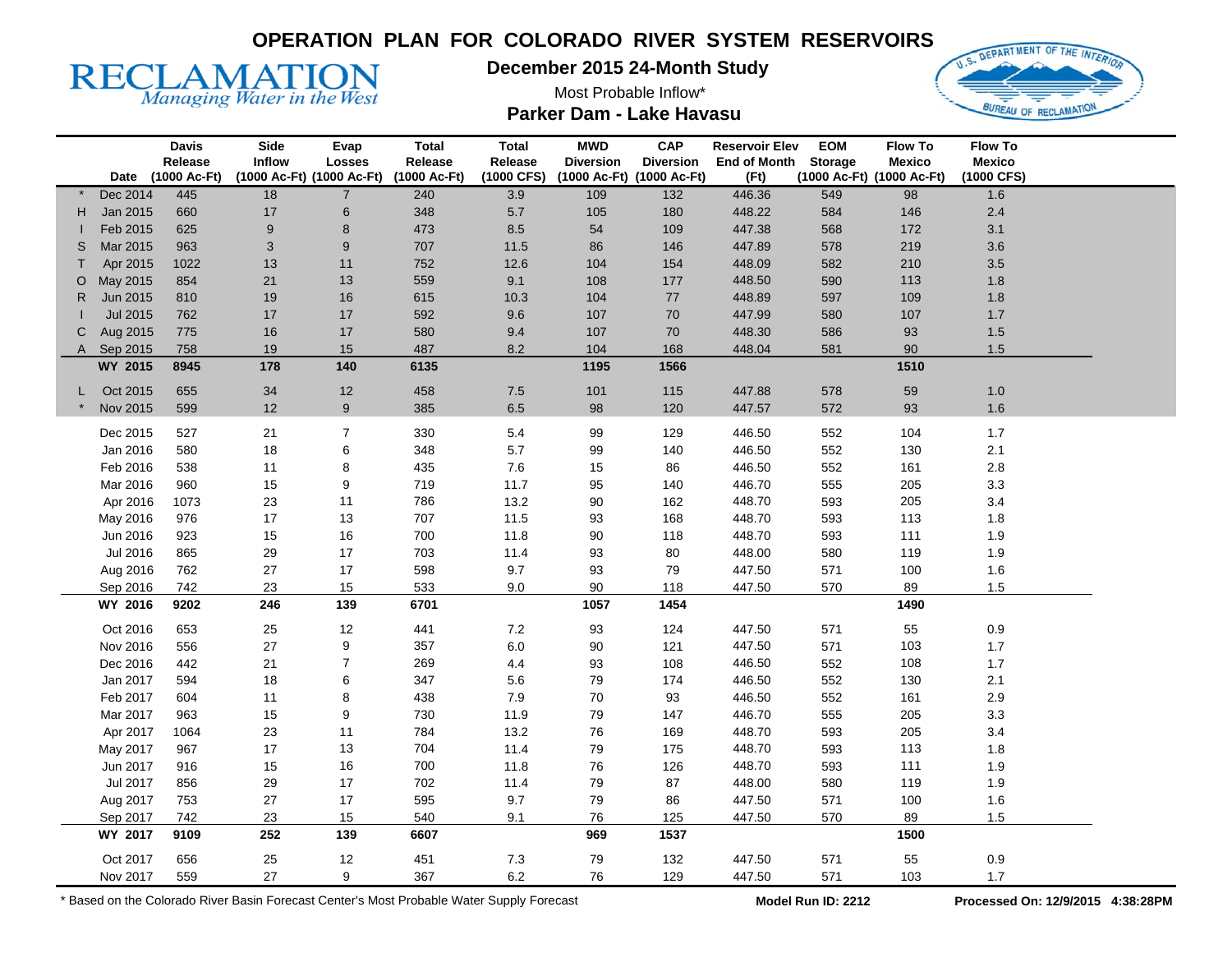

**December 2015 24-Month Study** 

Most Probable Inflow\*





|              |                 | Power        | Power      | <b>Reservoir Elev</b> | <b>EOM</b> | Change In                 | Hoover             | <b>Hoover Gen</b> | Hoover              | Percent of   |               |  |
|--------------|-----------------|--------------|------------|-----------------------|------------|---------------------------|--------------------|-------------------|---------------------|--------------|---------------|--|
|              |                 | Release      | Release    | End of Month Storage  |            | <b>Storage</b>            | <b>Static Head</b> | Capacity          | <b>Gross Energy</b> | <b>Units</b> |               |  |
|              | Date            | (1000 Ac-Ft) | (1000 CFS) | (Ft)                  |            | (1000 Ac-Ft) (1000 Ac-Ft) | (Ft)               | <b>MW</b>         | <b>MKWH</b>         | Available    | <b>KWH/AF</b> |  |
|              | Dec 2014        | 493          | 8.0        | 1087.79               | 10667      | 358                       | 446.86             | 889.0             | 189.0               | 55           | 383.3         |  |
| H.           | Jan 2015        | 832          | 13.5       | 1088.51               | 10729      | 62                        | 441.51             | 1018.0            | 333.5               | 63           | 400.6         |  |
|              | Feb 2015        | 600          | 10.8       | 1088.98               | 10769      | 40                        | 444.73             | 848.0             | 239.1               | 52           | 398.4         |  |
| S            | Mar 2015        | 1034         | 16.8       | 1084.87               | 10419      | $-350$                    | 440.21             | 952.0             | 412.2               | 60           | 398.7         |  |
| $\mathsf{T}$ | Apr 2015        | 1087         | 18.3       | 1079.03               | 9931       | $-488$                    | 430.55             | 1217.0            | 427.4               | ${\bf 76}$   | 393.2         |  |
| O            | May 2015        | 871          | 14.2       | 1076.57               | 9729       | $-202$                    | 432.58             | 1165.0            | 337.2               | 74           | 387.2         |  |
| R.           | Jun 2015        | 868          | 14.6       | 1075.08               | 9607       | $-121$                    | 427.78             | 1573.0            | 332.0               | 100          | 382.4         |  |
|              | <b>Jul 2015</b> | 767          | 12.5       | 1078.15               | 9858       | 251                       | 432.42             | 1455.0            | 292.7               | 94           | 381.4         |  |
| C            | Aug 2015        | 803          | 13.1       | 1078.31               | 9871       | 13                        | 434.75             | 1451.0            | 307.8               | 93           | 383.4         |  |
|              | A Sep 2015      | 723          | 12.1       | 1078.10               | 9854       | $-17$                     | 435.36             | 1563.0            | 275.2               | 100          | 380.7         |  |
|              | WY 2015         | 9246         |            |                       |            |                           |                    |                   | 3596.9              |              |               |  |
|              | Oct 2015        | 578          | 9.4        | 1078.99               | 9927       | 73                        | 435.13             | 757.4             | 221.8               | $70\,$       | 383.6         |  |
|              | Nov 2015        | 631          | 10.6       | 1078.23               | 9865       | $-63$                     | 433.49             | 1088.0            | 244.8               | 70           | 387.9         |  |
|              |                 |              |            |                       |            |                           |                    |                   |                     |              |               |  |
|              | Dec 2015        | 617          | 10.0       | 1082.00               | 10177      | 312                       | 433.75             | 1069.0            | 240.5               | 68           | 389.8         |  |
|              | Jan 2016        | 678          | 11.0       | 1084.86               | 10418      | 240                       | 436.00             | 969.0             | 266.3               | 61           | 392.9         |  |
|              | Feb 2016        | 569          | 9.9        | 1086.77               | 10580      | 162                       | 437.34             | 975.0             | 224.1               | 61           | 393.7         |  |
|              | Mar 2016        | 1023         | 16.6       | 1082.80               | 10244      | $-336$                    | 434.43             | 1162.0            | 404.7               | 74           | 395.7         |  |
|              | Apr 2016        | 1107         | 18.6       | 1077.24               | 9784       | $-460$                    | 427.95             | 1333.0            | 433.7               | 87           | 391.7         |  |
|              | May 2016        | 1014         | 16.5       | 1073.36               | 9468       | $-316$                    | 421.87             | 1514.0            | 381.6               | 100          | 376.5         |  |
|              | Jun 2016        | 939          | 15.8       | 1071.06               | 9284       | $-185$                    | 419.13             | 1502.0            | 355.4               | 100          | 378.6         |  |
|              | Jul 2016        | 890          | 14.5       | 1071.44               | 9314       | 31                        | 418.67             | 1508.0            | 340.1               | 100          | 382.2         |  |
|              | Aug 2016        | 795          | 12.9       | 1073.01               | 9440       | 126                       | 419.80             | 1528.0            | 301.3               | 100          | 378.8         |  |
|              | Sep 2016        | 726          | 12.2       | 1073.14               | 9451       | 10                        | 421.12             | 1536.0            | 274.1               | 100          | 377.5         |  |
|              | WY 2016         | 9567         |            |                       |            |                           |                    |                   | 3688.3              |              |               |  |
|              | Oct 2016        | 483          | 7.9        | 1074.49               | 9560       |                           | 425.39             |                   | 183.8               | 87           | 380.3         |  |
|              | Nov 2016        | 629          | 10.6       | 1074.14               | 9531       | 109<br>$-29$              | 428.07             | 1338.0<br>1352.0  | 237.6               | 88           | 378.0         |  |
|              | Dec 2016        | 560          | 9.1        | 1077.52               |            |                           | 429.66             | 1084.0            | 213.5               |              | 381.0         |  |
|              |                 |              |            |                       | 9806       | 275                       |                    |                   | 272.1               | 69           | 389.2         |  |
|              | Jan 2017        | 699          | 11.4       | 1079.06<br>1079.80    | 9933       | 127                       | 430.54             | 995.0             |                     | 63           | 392.1         |  |
|              | Feb 2017        | 627          | 11.3       |                       | 9995       | 62                        | 431.43             | 884.0             | 245.7               | 56           |               |  |
|              | Mar 2017        | 1025         | 16.7       | 1075.69               | 9657       | $-338$                    | 429.34             | 871.0             | 411.2               | 56           | 401.1         |  |
|              | Apr 2017        | 1098         | 18.5       | 1070.08               | 9206       | $-451$                    | 420.87             | 1311.7            | 422.3               | 87           | 384.6         |  |
|              | May 2017        | 1004         | 16.3       | 1065.59               | 8853       | $-353$                    | 414.47             | 1489.1            | 370.5               | 100          | 369.1         |  |
|              | Jun 2017        | 931          | 15.7       | 1063.31               | 8676       | $-176$                    | 411.45             | 1476.1            | 345.5               | 100          | 371.0         |  |
|              | Jul 2017        | 881          | 14.3       | 1064.44               | 8764       | 87                        | 411.37             | 1482.3            | 330.3               | 100          | 374.8         |  |
|              | Aug 2017        | 786          | 12.8       | 1068.00               | 9041       | 278                       | 413.85             | 1502.2            | 292.9               | 100          | 372.9         |  |
|              | Sep 2017        | 726          | 12.2       | 1069.37               | 9150       | 109                       | 416.78             | 1509.8            | 271.4               | 100          | 373.6         |  |
|              | WY 2017         | 9449         |            |                       |            |                           |                    |                   | 3596.9              |              |               |  |
|              | Oct 2017        | 486          | 7.9        | 1070.72               | 9257       | 107                       | 421.65             | 1314.8            | 183.5               | 87           | 377.6         |  |
|              | Nov 2017        | 631          | 10.6       | 1070.33               | 9226       | $-31$                     | 424.31             | 1328.2            | 236.7               | 88           | 375.1         |  |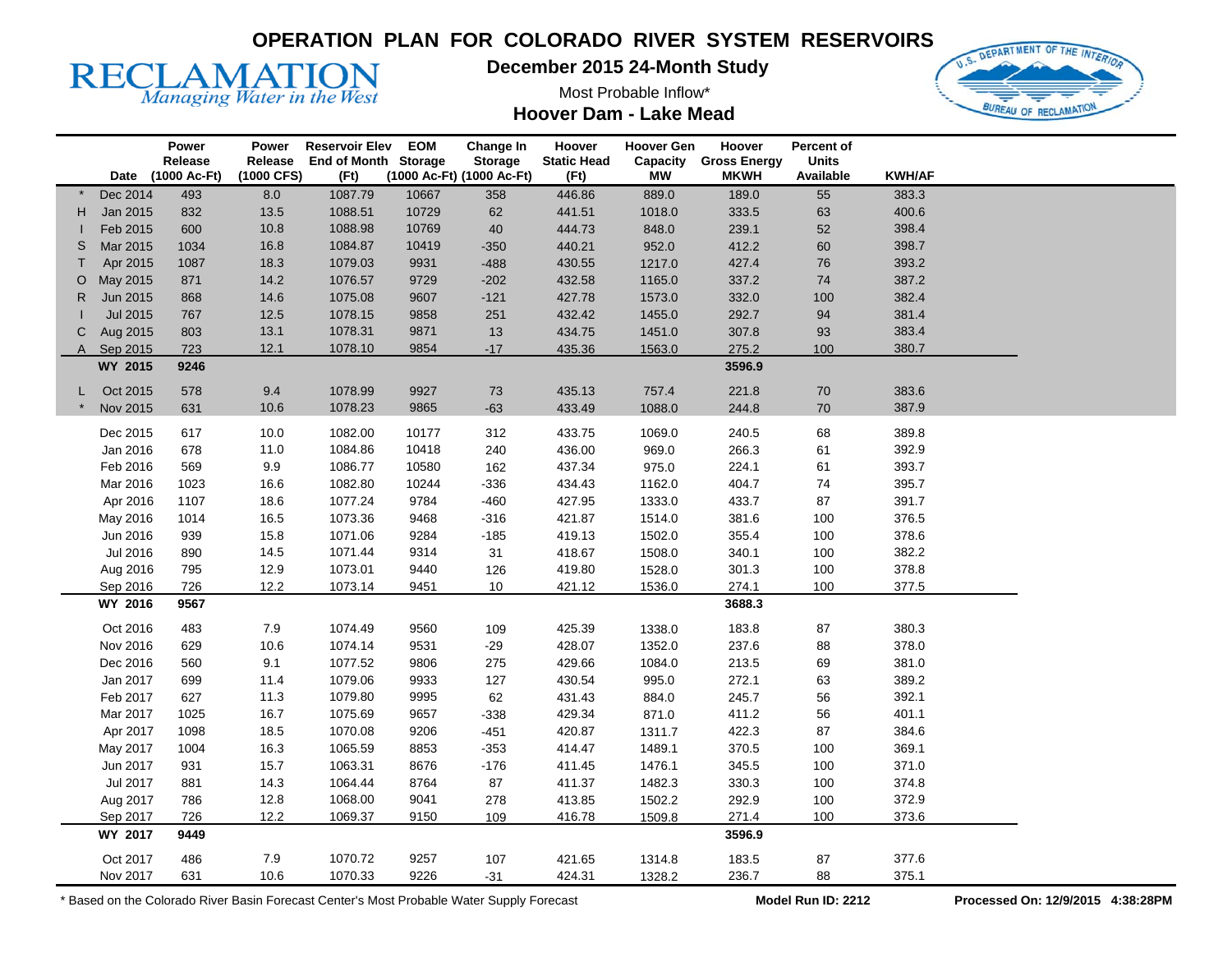# **RECLAMATION**

**December 2015 24-Month Study** 

Most Probable Inflow\* **Davis Dam - Lake Mohave** 



|    |                      | Power             | Power      | <b>Reservoir Elev</b> | <b>EOM</b> | Change In                 | <b>Davis</b>       | <b>Davis Gen</b> | <b>Davis</b>        | Percent of   |               |  |
|----|----------------------|-------------------|------------|-----------------------|------------|---------------------------|--------------------|------------------|---------------------|--------------|---------------|--|
|    |                      | Release           | Release    | End of Month Storage  |            | <b>Storage</b>            | <b>Static Head</b> | Capacity         | <b>Gross Energy</b> | <b>Units</b> |               |  |
|    |                      | Date (1000 Ac-Ft) | (1000 CFS) | (Ft)                  |            | (1000 Ac-Ft) (1000 Ac-Ft) | (Ft)               | <b>MW</b>        | <b>MKWH</b>         | Available    | <b>KWH/AF</b> |  |
|    | Dec 2014             | 445               | $7.2\,$    | 637.75                | 1558       | 37                        | 134.54             | 165.8            | 52.7                | 65           | 118.4         |  |
| H. | Jan 2015             | 660               | 10.7       | 642.98                | 1698       | 141                       | 141.44             | 163.2            | 82.8                | 64           | 125.4         |  |
|    | Feb 2015             | 625               | 11.3       | 641.43                | 1656       | $-42$                     | 140.07             | 188.7            | 79.9                | 74           | 127.8         |  |
| S  | Mar 2015             | 963               | 15.7       | 642.78                | 1693       | 37                        | 139.75             | 229.5            | 123.2               | 90           | 128.0         |  |
|    | Apr 2015             | 1022              | 17.2       | 643.88                | 1723       | 30                        | 141.00             | 255.0            | 129.5               | 100          | 126.8         |  |
| O  | May 2015             | 854               | 13.9       | 643.30                | 1707       | $-16$                     | 141.92             | 252.5            | 110.0               | $99\,$       | 128.8         |  |
| R. | Jun 2015             | 810               | 13.6       | 643.81                | 1721       | 14                        | 144.85             | 255.0            | 104.6               | 100          | 129.1         |  |
|    | Jul 2015             | 762               | 12.4       | 642.57                | 1687       | $-34$                     | 140.97             | 255.0            | 98.4                | 100          | 129.1         |  |
| C. | Aug 2015             | 775               | 12.6       | 642.12                | 1675       | $-12$                     | 142.40             | 255.0            | 99.2                | 100          | 127.9         |  |
|    | A Sep 2015           | 758               | 12.7       | 639.56                | 1606       | $-69$                     | 137.76             | 255.0            | 95.5                | 100          | 126.0         |  |
|    | WY 2015              | 8945              |            |                       |            |                           |                    |                  | 1122.4              |              |               |  |
| L. | Oct 2015             | 655               | $10.7$     | 635.80                | 1507       | $-99$                     | 136.05             | 211.7            | 81.6                | 83           | 124.5         |  |
|    | Nov 2015             | 599               | 10.1       | 636.11                | 1514       | 8                         | 136.53             | 165.8            | 72.5                | 65           | 121.0         |  |
|    | Dec 2015             | 527               | 8.6        | 638.70                | 1583       |                           | 133.26             |                  | 64.6                | 61           | 122.5         |  |
|    |                      |                   | 9.4        | 641.50                | 1658       | 68                        |                    | 155.6            |                     |              | 124.6         |  |
|    | Jan 2016<br>Feb 2016 | 580<br>538        | 9.4        | 641.80                | 1666       | ${\bf 75}$<br>8           | 135.98<br>137.11   | 158.1<br>170.9   | 72.3<br>67.8        | 62<br>67     | 126.0         |  |
|    | Mar 2016             | 960               | 15.6       | 643.05                | 1700       |                           | 136.71             |                  | 119.6               |              | 124.6         |  |
|    |                      |                   |            |                       |            | 34                        |                    | 209.1            |                     | 82           |               |  |
|    | Apr 2016             | 1073              | 18.0       | 643.00                | 1699       | $-2$                      | 136.40             | 242.3            | 133.5               | 95           | 124.4         |  |
|    | May 2016             | 976               | 15.9       | 643.00                | 1699       | 0                         | 136.04             | 255.0            | 122.1               | 100          | 125.0         |  |
|    | Jun 2016             | 923               | 15.5       | 642.00                | 1671       | $-27$                     | 135.51             | 255.0            | 115.1               | 100          | 124.7         |  |
|    | Jul 2016             | 865               | 14.1       | 641.50                | 1658       | $-14$                     | 134.73             | 255.0            | 107.6               | 100          | 124.4         |  |
|    | Aug 2016             | 762               | 12.4       | 641.50                | 1658       | 0                         | 134.46             | 255.0            | 95.1                | 100          | 124.8         |  |
|    | Sep 2016             | 742               | 12.5       | 640.01                | 1617       | $-40$                     | 133.68             | 255.0            | 92.1                | 100          | 124.1         |  |
|    | WY 2016              | 9202              |            |                       |            |                           |                    |                  | 1143.9              |              |               |  |
|    | Oct 2016             | 653               | 10.6       | 633.00                | 1434       | $-183$                    | 129.77             | 234.6            | 79.0                | 92           | 120.9         |  |
|    | Nov 2016             | 556               | 9.3        | 635.00                | 1486       | 51                        | 128.06             | 204.0            | 66.3                | $80\,$       | 119.1         |  |
|    | Dec 2016             | 442               | $7.2\,$    | 638.71                | 1583       | 97                        | 130.45             | 224.4            | 54.1                | 88           | 122.6         |  |
|    | Jan 2017             | 594               | 9.7        | 641.80                | 1666       | 83                        | 135.03             | 191.3            | 74.0                | 75           | 124.6         |  |
|    | Feb 2017             | 604               | 10.9       | 641.80                | 1666       | $\pmb{0}$                 | 137.09             | 176.0            | 75.8                | 69           | 125.6         |  |
|    | Mar 2017             | 963               | 15.7       | 643.05                | 1700       | 34                        | 135.44             | 255.0            | 119.9               | 100          | 124.6         |  |
|    | Apr 2017             | 1064              | 17.9       | 643.00                | 1699       | $-2$                      | 136.07             | 255.0            | 132.4               | 100          | 124.4         |  |
|    | May 2017             | 967               | 15.7       | 643.00                | 1699       | 0                         | 136.04             | 255.0            | 120.9               | 100          | 125.1         |  |
|    | Jun 2017             | 916               | 15.4       | 642.00                | 1671       | $-27$                     | 135.51             | 255.0            | 114.2               | 100          | 124.7         |  |
|    | Jul 2017             | 856               | 13.9       | 641.50                | 1658       | $-14$                     | 134.73             | 255.0            | 106.6               | 100          | 124.5         |  |
|    | Aug 2017             | 753               | 12.2       | 641.50                | 1658       | 0                         | 134.46             | 255.0            | 93.9                | 100          | 124.8         |  |
|    | Sep 2017             | 742               | 12.5       | 640.01                | 1617       | $-40$                     | 133.68             | 255.0            | 92.1                | 100          | 124.1         |  |
|    | WY 2017              | 9109              |            |                       |            |                           |                    |                  | 1129.2              |              |               |  |
|    | Oct 2017             | 656               | 10.7       | 633.00                | 1434       | $-183$                    | 129.77             | 234.6            | 79.3                | 92           | 120.9         |  |
|    | Nov 2017             | 559               | 9.4        | 635.00                | 1486       | 51                        | 128.06             | 204.0            | 66.6                | 80           | 119.1         |  |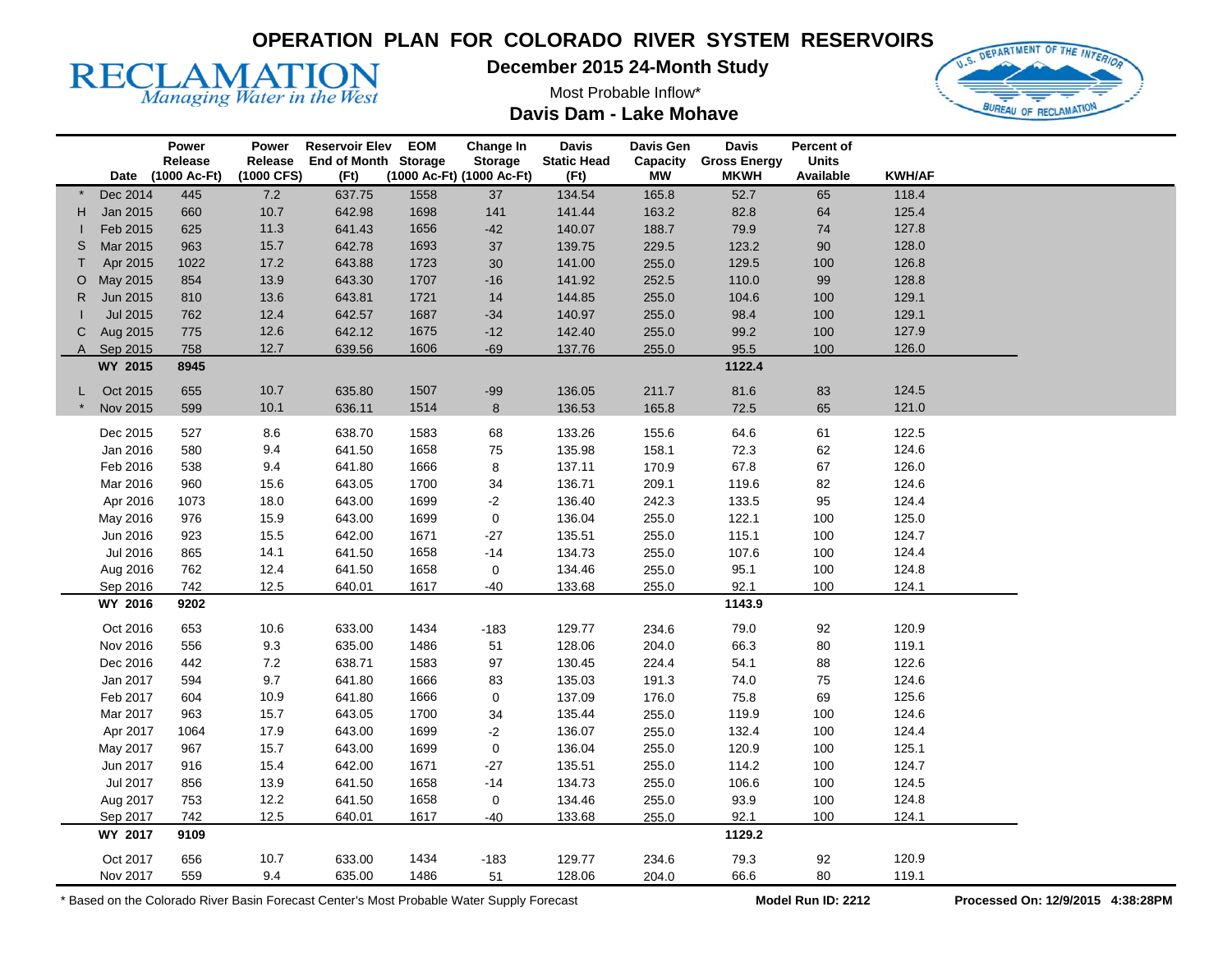

**December 2015 24-Month Study** 

Most Probable Inflow\*

**Parker Dam - Lake Havasu** 



|    |          | Power             | Power      | <b>Reservoir Elev</b> | <b>EOM</b> | Change In                 | Parker             | Parker Gen | Parker                       | Percent of   |               |  |
|----|----------|-------------------|------------|-----------------------|------------|---------------------------|--------------------|------------|------------------------------|--------------|---------------|--|
|    |          | Release           | Release    | End of Month Storage  |            | <b>Storage</b>            | <b>Static Head</b> |            | <b>Capacity Gross Energy</b> | <b>Units</b> |               |  |
|    |          | Date (1000 Ac-Ft) | (1000 CFS) | (Ft)                  |            | (1000 Ac-Ft) (1000 Ac-Ft) | (Ft)               | <b>MW</b>  | <b>MKWH</b>                  | Available    | <b>KWH/AF</b> |  |
|    | Dec 2014 | 240               | 3.9        | 446.36                | 549        | $-26$                     | 81.87              | 120.0      | 15.5                         | 100          | 64.8          |  |
| H. | Jan 2015 | 348               | 5.7        | 448.22                | 584        | $35\,$                    | 82.97              | 93.6       | 24.3                         | ${\bf 78}$   | 69.7          |  |
|    | Feb 2015 | 473               | 8.5        | 447.38                | 568        | $-16$                     | 81.70              | 94.8       | 33.2                         | 79           | 70.2          |  |
| S  | Mar 2015 | 707               | 11.5       | 447.89                | 578        | $10$                      | 79.76              | 108.0      | 49.6                         | $90\,$       | 70.2          |  |
| т  | Apr 2015 | 752               | 12.6       | 448.09                | 582        | 4                         | 80.20              | 120.0      | 52.5                         | 100          | 69.8          |  |
| O  | May 2015 | 559               | 9.1        | 448.50                | 590        | 8                         | 81.62              | 112.8      | 39.5                         | 94           | 70.7          |  |
| R. | Jun 2015 | 615               | 10.3       | 448.89                | 597        | $\sqrt{7}$                | 79.48              | 120.0      | 43.6                         | 100          | 70.8          |  |
|    | Jul 2015 | 592               | 9.6        | 447.99                | 580        | $-17$                     | 81.75              | 120.0      | 41.8                         | 100          | 70.7          |  |
| С  | Aug 2015 | 580               | 9.4        | 448.30                | 586        | 6                         | 82.40              | 120.0      | 40.9                         | 100          | 70.4          |  |
| A  | Sep 2015 | 487               | 8.2        | 448.04                | 581        | $-5$                      | 82.23              | 120.0      | 34.6                         | 100          | 71.1          |  |
|    | WY 2015  | 6135              |            |                       |            |                           |                    |            | 430.7                        |              |               |  |
| L  | Oct 2015 | 458               | $7.5\,$    | 447.88                | 578        | $-3$                      | 81.97              | 91.2       | 32.3                         | ${\bf 76}$   | 70.6          |  |
|    | Nov 2015 | 385               | 6.5        | 447.57                | 572        | $-6$                      | 83.21              | 96.0       | 27.1                         | 80           | 70.3          |  |
|    |          |                   |            |                       |            |                           |                    |            |                              |              |               |  |
|    | Dec 2015 | 330               | 5.4        | 446.50                | 552        | $-20$                     | 74.43              | 120.0      | 20.8                         | 100          | 63.2          |  |
|    | Jan 2016 | 348               | 5.7        | 446.50                | 552        | 0                         | 75.01              | 96.0       | 22.3                         | 80           | 64.0          |  |
|    | Feb 2016 | 435               | 7.6        | 446.50                | 552        | 0                         | 75.13              | 93.6       | 28.3                         | 78           | 65.1          |  |
|    | Mar 2016 | 719               | 11.7       | 446.70                | 555        | 4                         | 74.01              | 120.0      | 46.7                         | 100          | 65.0          |  |
|    | Apr 2016 | 786               | 13.2       | 448.70                | 593        | 38                        | 75.08              | 120.0      | 51.9                         | 100          | 66.0          |  |
|    | May 2016 | 707               | 11.5       | 448.70                | 593        | 0                         | 76.05              | 120.0      | 47.0                         | 100          | 66.5          |  |
|    | Jun 2016 | 700               | 11.8       | 448.70                | 593        | 0                         | 76.05              | 120.0      | 46.6                         | 100          | 66.5          |  |
|    | Jul 2016 | 703               | 11.4       | 448.00                | 580        | $-13$                     | 75.71              | 120.0      | 46.6                         | 100          | 66.2          |  |
|    | Aug 2016 | 598               | 9.7        | 447.50                | 571        | -9                        | 75.13              | 120.0      | 39.1                         | 100          | 65.4          |  |
|    | Sep 2016 | 533               | 9.0        | 447.50                | 570        | $\overline{0}$            | 74.89              | 120.0      | 34.7                         | 100          | 65.1          |  |
|    | WY 2016  | 6701              |            |                       |            |                           |                    |            | 443.3                        |              |               |  |
|    | Oct 2016 | 441               | $7.2\,$    | 447.50                | 571        | 0                         | 75.74              | 100.8      | 28.8                         | 84           | 65.2          |  |
|    | Nov 2016 | 357               | $6.0\,$    | 447.50                | 571        | 0                         | 75.92              | 97.2       | 23.2                         | 81           | 64.8          |  |
|    | Dec 2016 | 269               | 4.4        | 446.50                | 552        | $-19$                     | 74.40              | 120.0      | 16.8                         | 100          | 62.3          |  |
|    | Jan 2017 | 347               | 5.6        | 446.50                | 552        | 0                         | 75.13              | 93.6       | 22.2                         | 78           | 64.1          |  |
|    | Feb 2017 | 438               | 7.9        | 446.50                | 552        | 0                         | 74.71              | 102.0      | 28.4                         | 85           | 64.8          |  |
|    | Mar 2017 | 730               | 11.9       | 446.70                | 555        | 4                         | 74.01              | 120.0      | 47.4                         | 100          | 65.0          |  |
|    | Apr 2017 | 784               | 13.2       | 448.70                | 593        | $38\,$                    | 75.08              | 120.0      | 51.7                         | 100          | 66.0          |  |
|    | May 2017 | 704               | 11.4       | 448.70                | 593        | 0                         | 76.05              | 120.0      | 46.8                         | 100          | 66.5          |  |
|    | Jun 2017 | 700               | 11.8       | 448.70                | 593        | 0                         | 76.05              | 120.0      | 46.6                         | 100          | 66.5          |  |
|    | Jul 2017 | 702               | 11.4       | 448.00                | 580        | $-13$                     | 75.71              | 120.0      | 46.5                         | 100          | 66.2          |  |
|    | Aug 2017 | 595               | 9.7        | 447.50                | 571        | -9                        | 75.13              | 120.0      | 39.0                         | 100          | 65.4          |  |
|    | Sep 2017 | 540               | 9.1        | 447.50                | 570        | $\overline{0}$            | 74.89              | 120.0      | 35.2                         | 100          | 65.1          |  |
|    | WY 2017  | 6607              |            |                       |            |                           |                    |            | 432.4                        |              |               |  |
|    |          |                   |            |                       |            |                           |                    |            |                              |              |               |  |
|    | Oct 2017 | 451               | $7.3$      | 447.50                | 571        | 0                         | 75.74              | 100.8      | 29.5                         | 84           | 65.3          |  |
|    | Nov 2017 | 367               | 6.2        | 447.50                | 571        | 0                         | 75.92              | 97.2       | 23.8                         | 81           | 64.9          |  |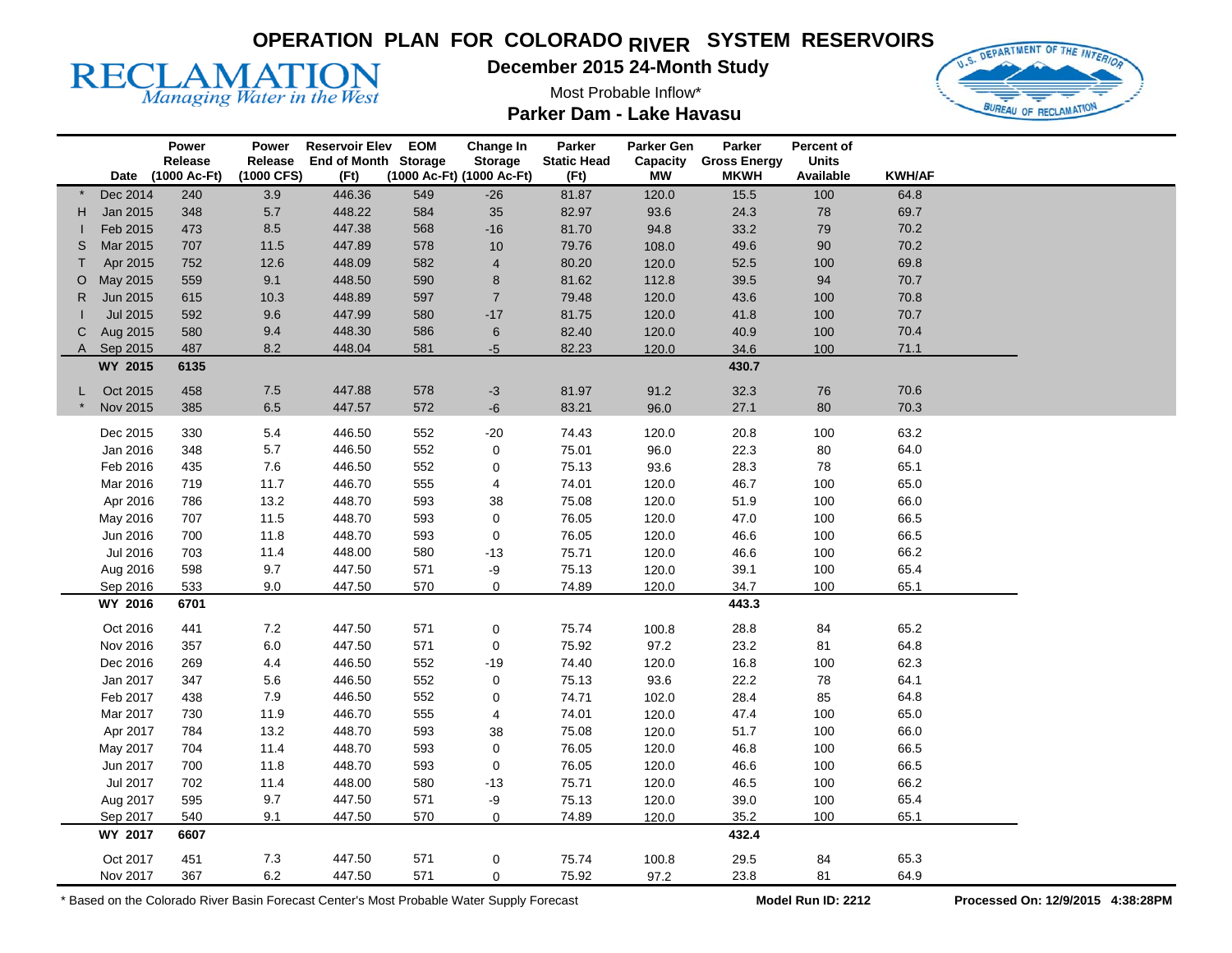#### **December 2015 24-Month Study**

Most Probable Inflow\*



**Upper Basin Power** 

|              |                 | Glen   | <b>Flaming</b>      | <b>Blue</b>    | <b>Morrow</b>       | Crystal          | <b>Fontenelle</b>   |
|--------------|-----------------|--------|---------------------|----------------|---------------------|------------------|---------------------|
|              |                 | Canyon | Gorge               | <b>Mesa</b>    | Point               | Reservoir        | Reservoir           |
|              | Date            |        | 1000 MWHR 1000 MWHR |                | 1000 MWHR 1000 MWHR |                  | 1000 MWHR 1000 MWHR |
|              | Dec 2014        | 377    | 43                  | 15             | 19                  | 11               | $6\overline{6}$     |
| H            | Jan 2015        | 373    | 48                  | 16             | $20\,$              | 10               | $\,6\,$             |
|              | Feb 2015        | 254    | 44                  | 8              | $10$                | $\overline{2}$   | $\overline{5}$      |
| S            | Mar 2015        | 278    | 48                  | $\overline{7}$ | 9                   | $\sqrt{5}$       | $\,6$               |
|              | Winter 2015     | 1827   | 250                 | 72             | 83                  | 46               | 37                  |
|              |                 |        |                     |                | 17                  |                  | $\overline{7}$      |
| $\mathsf{T}$ | Apr 2015        | 256    | 28                  | 13             |                     | 11               |                     |
| $\circ$      | May 2015        | 299    | 65                  | 21             | 30                  | 18               | $\bf 8$             |
| R            | Jun 2015        | 348    | 40                  | 38             | 67                  | 21               | $\boldsymbol{9}$    |
|              | <b>Jul 2015</b> | 471    | 42                  | 41             | 53                  | 22               | $\bf8$              |
| C            | Aug 2015        | 357    | 42                  | 32             | 38                  | 21               | $\overline{7}$      |
| A            | Sep 2015        | 317    | 40                  | 28             | 37                  | 18               | $\pmb{0}$           |
|              | Summer 2015     | 2049   | 256                 | 173            | 241                 | 111              | 39                  |
|              | Oct 2015<br>L.  | 264    | 52                  | 26             | 32                  | $\pmb{0}$        | 4                   |
|              | Nov 2015        | 256    | 52                  | 13             | 15                  | $\mathbf 0$      | $\overline{4}$      |
|              |                 |        |                     |                |                     |                  |                     |
|              | Dec 2015        | 357    | 49                  | 20             | 18                  | $\boldsymbol{9}$ | $\overline{5}$      |
|              | Jan 2016        | 353    | 49                  | 19             | 23                  | 12               | 4                   |
|              | Feb 2016        | 272    | 46                  | 12             | 15                  | 8                | 4                   |
|              | Mar 2016        | 252    | 19                  | 10             | 13                  | $\overline{7}$   | 4                   |
|              | Winter 2016     | 1755   | 268                 | 99             | 117                 | 36               | 25                  |
|              | Apr 2016        | 232    | 17                  | 14             | $20\,$              | 11               | 4                   |
|              | May 2016        | 273    | 40                  | 43             | 60                  | 23               | $\mathbf 5$         |
|              | Jun 2016        | 318    | 51                  | 16             | 25                  | 17               | $\overline{7}$      |
|              |                 |        |                     |                |                     |                  |                     |
|              | Jul 2016        | 382    | 28                  | 28             | 34                  | 18               | 9                   |
|              | Aug 2016        | 359    | 28                  | 32             | 39                  | 20               | $\overline{7}$      |
|              | Sep 2016        | 276    | 27                  | 29             | 35                  | 18               | 6                   |
|              | Summer 2016     | 1840   | 192                 | 162            | 213                 | 107              | 38                  |
|              | Oct 2016        | 237    | 28                  | 14             | 18                  | 10               | 6                   |
|              | Nov 2016        | 236    | 27                  | $\,$ 5 $\,$    | $\overline{7}$      | 4                | 6                   |
|              | Dec 2016        | 313    | 28                  | 22             | 28                  | 14               | 6                   |
|              | Jan 2017        | 310    | 28                  | 22             | 28                  | 14               | 5                   |
|              | Feb 2017        | 250    | 25                  | 13             | 17                  | 9                | 4                   |
|              |                 |        |                     |                |                     |                  |                     |
|              | Mar 2017        | 250    | 28                  | 9              | 13                  | $\overline{7}$   | 4                   |
|              | Winter 2017     | 1596   | 164                 | 86             | 111                 | 58               | 31                  |
|              | Apr 2017        | 231    | 27                  | 13             | 21                  | 12               | $\mathbf 5$         |
|              | May 2017        | 255    | 50                  | 44             | 63                  | 23               | $\boldsymbol{7}$    |
|              | Jun 2017        | 323    | 70                  | 18             | 29                  | 20               | $\boldsymbol{9}$    |
|              | Jul 2017        | 410    | 41                  | 29             | 35                  | 19               | 10                  |
|              | Aug 2017        | 427    | 41                  | 38             | 45                  | 23               | 10                  |
|              | Sep 2017        | 323    | 39                  | 36             | 43                  | 22               | 9                   |
|              | Summer 2017     | 1646   | 229                 | 143            | 193                 | 97               | 40                  |
|              |                 |        |                     |                |                     |                  |                     |
|              | Oct 2017        | 242    | 41                  | 14             | 18                  | 10               | $\boldsymbol{9}$    |
|              | Nov 2017        | 241    | 39                  | 5              | $\overline{7}$      | $\overline{4}$   | $\overline{7}$      |

\* Based on the Colorado River Basin Forecast Center's Most Probable Water Supply Forecast **Model Run ID: 2212 Processed On: 12/9/2015 4:38:28PM** 

**RECLAMATION**